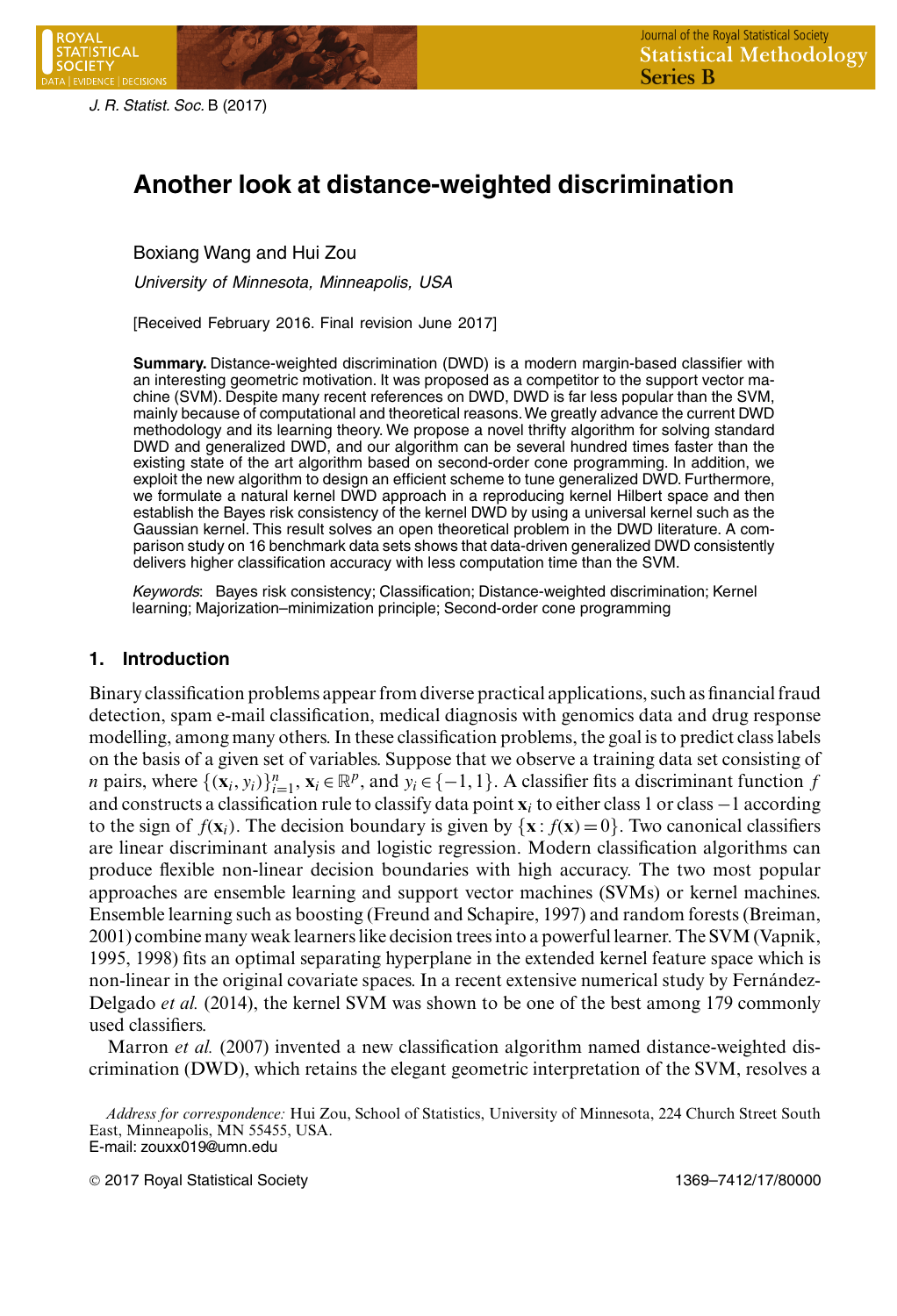'data piling' issue and reveals competitive performance. Since then much work has been devoted to the development of DWD. Readers are referred to Marron (2015) for an up-to-date list of work on DWD. However, DWD is still only known to a small group of researchers. We can think of two reasons for that. First, DWD has algorithmic disadvantages compared with the SVM. The current state of the art algorithm for DWD is based on second-order cone programming (SOCP). As acknowledged in Marron *et al.* (2007), SOCP was then (and still is) much less well known than quadratic programming. In addition, SOCP is generally more computationally demanding than quadratic programming. Second, the kernel extension of DWD and the corresponding kernel learning theory are underdeveloped compared with the kernel SVM. Although Marron *et al.* (2007) proposed a version of non-linear DWD by mimicking the kernel trick that is used for deriving the kernel SVM, theoretical justification of such a kernel DWD is still absent. In contrast, the kernel SVM as well as kernel logistic regression (Wahba *et al.*, 1994; Zhu and Hastie, 2005) have mature theoretical understandings built on the theory of reproducing kernel Hilbert spaces (RKHSs) (Wahba, 1999; Hastie *et al.*, 2009). How to establish the Bayes risk consistency of kernel DWD was proposed as a fundamental open problem in the original DWD paper (Marron *et al.*, 2007). A decade later, the problem still remains open.

In this paper, we aim to resolve the aforementioned issues. We show that the kernel DWD in an RKHS has the Bayes risk consistency property if a universal kernel is used. This result solves the open problem in DWD literature. We also develop a novel fast algorithm to solve the linear and kernel DWD by using the majorization–minimization (MM) principle. Our new algorithm also easily handles generalized DWD. To summarize, our new algorithm has multiple advantages over the SOCP algorithm: it is much faster to compute, easier to understand and capable of solving generalized DWD and conducting efficient tuning. We have implemented our algorithms in an R package kerndwd, which is publicly available on the Comprehensive R Archive Network at http://cran.r-project.org/web/packages/kerndwd/ index.html.

The rest of the paper is organized as follows. To be self-contained, we first review the SVM and DWD in Section 2. We then derive a novel algorithm for DWD and generalized DWD in Section 3. We introduce kernel DWD in an RKHS and establish its Bayes risk consistency in Section 4. Numeric examples are given in Section 5, and technical proofs are provided in Appendix A.

## **2. Review of the support vector machine and distance-weighted discrimination**

In this section we give a brief review of the SVM and DWD. Hastie *et al.* (2009) offered a highly detailed discussion of the SVM and its kernel version. Marron (2015) provided a more comprehensive review of the current DWD literature.

Both the SVM and DWD share a common geometric interpretation. Consider a case when two classes are separable by a hyperplane  $\{x : f(x) = \omega_0 + x^T \omega = 0\}$  where  $y_i(\omega_0 + x^T \omega)$  are all<br>non-negative. Without loss of generality, we assume that  $\omega$  is a unit vector, i.e.  $\omega_0^T \omega = 1$  and non-negative. Without loss of generality, we assume that  $\omega$  is a unit vector, i.e.  $\omega^T \omega = 1$ , and we observe that each  $d_i = y_i(\omega_0 + \mathbf{x}_i^T \boldsymbol{\omega})$  is equivalent to the Euclidean distance between the data<br>point **x**<sub>i</sub> and the hyperplane. The reason is that  $d_i = (\mathbf{x}_i - \mathbf{x}_0)^T (i)$  and  $\omega_0 + \mathbf{x}_i^T (i) = 0$ , where **x**<sub>0</sub> point **x**<sub>i</sub> and the hyperplane. The reason is that  $d_i = (\mathbf{x}_i - \mathbf{x}_0)^T \boldsymbol{\omega}$  and  $\omega_0 + \mathbf{x}_0^T \boldsymbol{\omega} = 0$ , where  $\mathbf{x}_0$  is any data point on the hyperplane and  $\omega$  is the unit pormal vector. The SVM classifier is is any data point on the hyperplane and  $\omega$  is the unit normal vector. The SVM classifier is defined as the optimal separating hyperplane that maximizes min<sub>i</sub>  $d_i$ , the smallest distance of each data point to the separating hyperplane (Vapnik, 1995). In a more general case when the two classes are not separable, non-negative slack variables  $\eta_i$  are introduced to ensure that all  $y_i(\omega_0 + \mathbf{x}_i^T \boldsymbol{\omega}) + \eta_i$  are non-negative. So, the SVM is defined as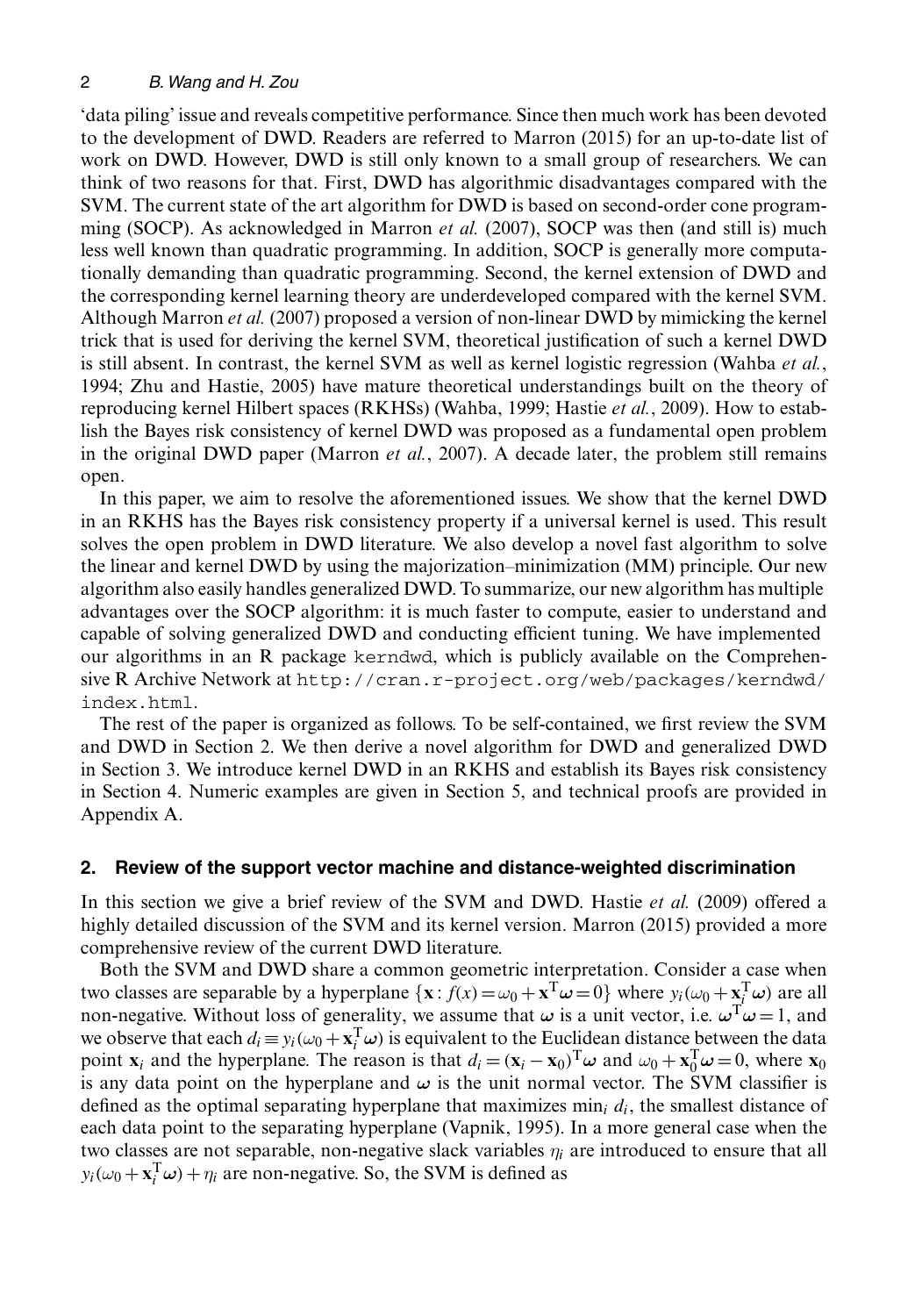*Distance-weighted Discrimination* 3

 $max \text{ min } d_i,$  $\omega_0, \omega, d_i, \eta_i$ min d<sub>i</sub>, subject to  $d_i = y_i(\omega_0 + \mathbf{x}_i^T \boldsymbol{\omega}) + \eta_i \geq 0, \forall i$ ,

$$
\eta_i \geq 0, \forall i, \sum_{i=1}^n \eta_i < \text{constant, and } \omega^T \omega = 1.
$$
 (2.1)

The data points that are closest to the hyperplane, i.e.  $d_i = \min d_i$ , are dubbed the support vectors. The SVM can be solved by rephrasing problem (2.1) as a quadratic programming problem. A more general kernel SVM can be derived by applying the so-called kernel trick (Aizerman *et al.*, 1964) on the dual formulation of the linear SVM (Hastie *et al.*, 2009).

Marron *et al.* (2007) proposed DWD that finds a separating hyperplane minimizing the total inverse margins of all the data points:

$$
\min_{\omega_0, \omega, d_i, \eta_i} \left( \sum_{i=1}^n \frac{1}{d_i} + c \sum_{i=1}^n \eta_i \right), \qquad \text{subject to } d_i = y_i(\omega_0 + \mathbf{x}_i^T \boldsymbol{\omega}) + \eta_i \ge 0, \ \eta_i \ge 0, \ \forall i, \text{ and } \boldsymbol{\omega}^T \boldsymbol{\omega} = 1. \tag{2.2}
$$

The motivation of Marron *et al.* (2007) is to have a method that is directly formulated by an SVM-like margin maximization picture and also exhausts all data points for classification. In some sense, DWD is like a blend of the SVM and a more classical logistic regression.

Marron *et al.* (2007) solved DWD by reformulating problem (2.2) as an SOCP programme (Alizadeh and Goldfarb, 2004; Boyd and Vandenberghe, 2004), which has a linear objective, linear constraints and second-order cone constraints. Specifically, for each i, let  $\rho_i = (1/d_i +$  $d_i$ )/2,  $\sigma_i = (1/d_i - d_i)/2$  and then  $\rho_i + \sigma_i = 1/d_i$ ,  $\rho_i - \sigma_i = d_i$ , and  $\rho_i^2 - \sigma_i^2 = 1$ . Hence the original optimization problem (2.2) becomes optimization problem (2.2) becomes

$$
\min_{\omega_0,\omega,\rho_i,\sigma_i,\eta_i} \left\{ \sum_{i=1}^n (\rho_i + \sigma_i) + c \sum_{i=1}^n \eta_i \right\}, \qquad \text{subject to } \rho_i - \sigma_i = y_i \mathbf{x}_i^T \boldsymbol{\omega} + \omega_0 y_i + \eta_i, \ \forall i, \eta_i \ge 0, \ (\rho_i; \sigma_i, 1) \in S_3, \ \forall i, \ (1; \boldsymbol{\omega}) \in S_{p+1}, \tag{2.3}
$$

in which  $S_{m+1} = \{ (\psi, \phi) \in \mathbb{R}^{m+1} : \psi^2 \geq \phi^T \phi \}$  is the form of the second-order cones.<br>There has been much work on variants of standard DWD. We can give only an

There has been much work on variants of standard DWD. We can give only an incomplete list here. Qiao *et al.* (2010) introduced weighted DWD to tackle unequal cost or sample sizes by imposing different weights on two classes. Huang *et al.* (2013) extended the DWD to the multiclass case.Wang and Zou (2016) proposed sparse DWD for high dimensional classification. In addition, the work connecting DWD with other classifiers, e.g. the SVM, includes but is not limited to large margin unified machines (Liu *et al.*, 2011), the distance-weighted SVM (Qiao and Zhang, 2015a) and the flexible assortment machine (Qiao and Zhang, 2015b).

Marron *et al.* (2007) also attempted to replace the reciprocal in the standard DWD optimization problem (2.2) with the qth power  $(q>0)$  of the inverse distances. Hall *et al.* (2005) also used it as the original definition of DWD. We name DWD with this new formulation generalized DWD:

$$
\min_{\omega_0,\omega} \left( \sum_{i=1}^n \frac{1}{d_i^q} + c \sum_{i=1}^n \eta_i \right), \qquad \text{subject to } d_i = y_i(\omega_0 + \mathbf{x}_i^T \omega) + \eta_i \ge 0, \ \eta_i \ge 0, \ \forall i, \text{ and } \omega^T \omega = 1,
$$
\n(2.4)

which degenerates to the standard DWD (2.2) when  $q = 1$ . Generalized DWD has not been implemented yet because the SOCP transformation works only for the standard DWD  $(q=1)$ (2.2), but its extension to handle the general cases is unclear if not impossible. That is why the current DWD literature focuses on DWD with  $q=1$  only. In fact, generalized DWD with  $q\neq 1$ was proposed as an open research problem in Marron *et al.* (2007). The new algorithm that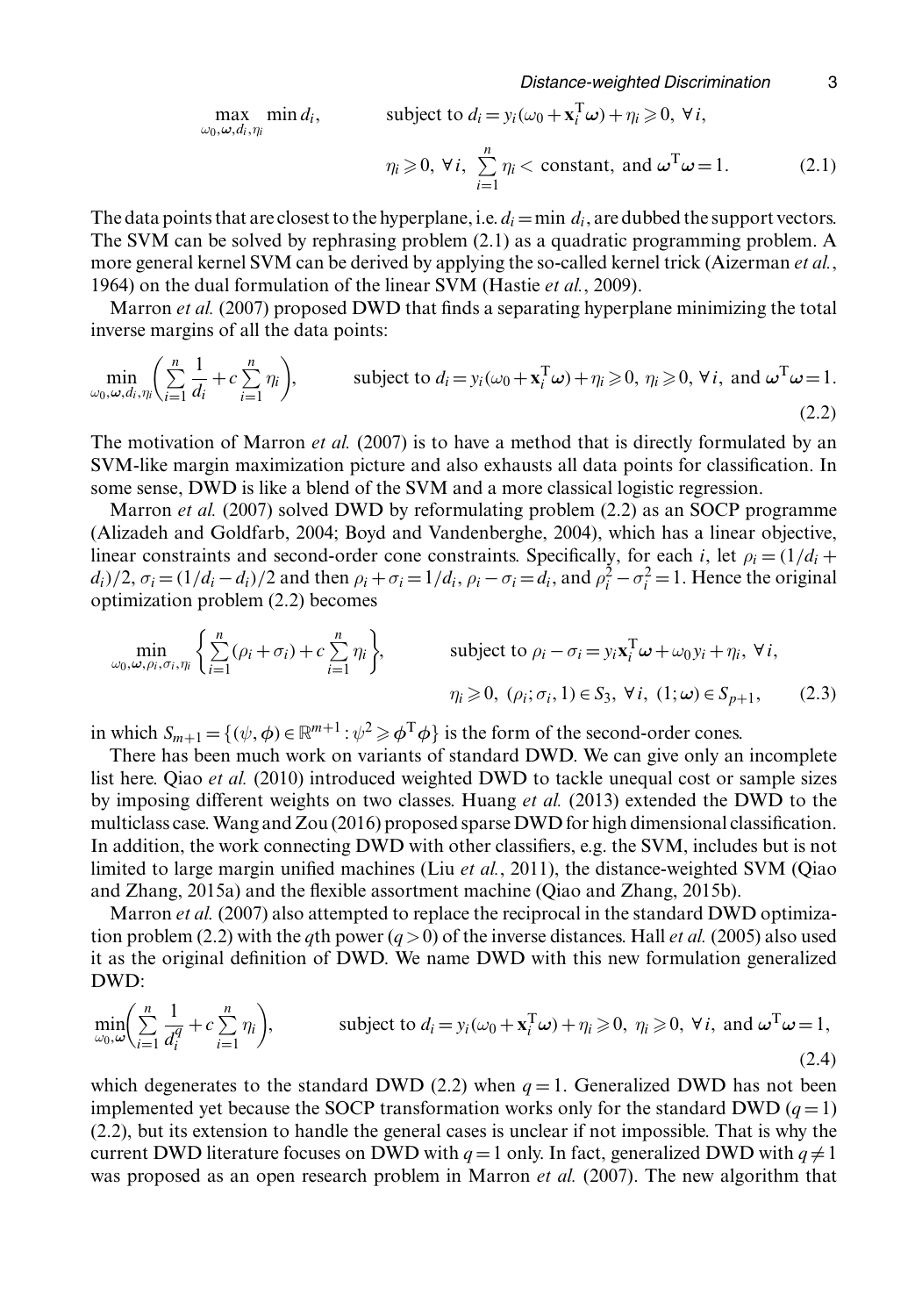is proposed in this paper can easily solve the generalized DWD problem for any  $q > 0$ ; see Section 3.

Another open research problem that was proposed in Marron *et al.* (2007) is regarding the Bayes risk consistency of kernel DWD. Marron *et al.* (2007) followed the similar kernel trick in the kernel SVM to design kernel DWD. In short, Marron *et al.* (2007) used the Cholesky decomposition of the kernel matrix, i.e.  $\mathbf{K} = \mathbf{\Phi} \mathbf{\Phi}^T$  and then replaced the design matrix **X** with  $\mathbf{\Phi}$ . To our best knowledge, still unclear is the theoretical justification for kernel DWD in Marron *et al.* (2007). The reason is likely to be that the non-linear extension is purely algorithmic. Kernel DWD considered in this paper can be rigorously justified to have a universal Bayes risk consistency property; see the details in Section 4.2.

# **3. A novel algorithm for distance-weighted discrimination and generalized distance-weighted discrimination**

In this section we introduce a new algorithm that offers a unified efficient solution to standard DWD and generalized DWD.

# *3.1. Generalized distance-weighted discrimination loss*

Our algorithm begins with a *loss-plus-penalty* formulation of DWD. Lemma 1 deploys the result. Note that the loss function also lays the foundation of the kernel DWD learning theory that will be discussed in Section 4.

*Lemma 1.* The generalized DWD classifier (2.4) can be written as  $sgn(\hat{\beta}_0 + x_i^T \hat{\beta})$ , where  $(\hat{\beta}_0, \hat{\beta})$  is computed for some  $\lambda$  from  $(\hat{\beta}_0, \hat{\beta})$  is computed for some  $\lambda$  from

$$
\min_{\beta_0, \beta} \mathbf{C}(\beta_0, \beta) = \min_{\beta_0, \beta} \left[ \frac{1}{n} \sum_{i=1}^n V_q \{ y_i (\beta_0 + \mathbf{x}_i^{\mathrm{T}} \beta) \} + \lambda \beta^{\mathrm{T}} \beta \right];\tag{3.1}
$$

$$
V_q(u) = \begin{cases} 1 - u, & \text{if } u \leq \frac{q}{q+1}, \\ \frac{1}{u^q} \frac{q^q}{(q+1)^{q+1}}, & \text{if } u > \frac{q}{q+1}. \end{cases}
$$
(3.2)

By lemma 1, we call  $V_q(\cdot)$  the generalized DWD loss. When  $q=1$ , the generalized DWD loss becomes

$$
V_1(u) = \begin{cases} 1 - u, & \text{if } u \leq \frac{1}{2}, \\ 1/(4u), & \text{if } u > \frac{1}{2}. \end{cases}
$$

We note that  $V_1(\cdot)$  has appeared in the literature (Qiao *et al.*, 2010; Liu *et al.*, 2011).

# *3.2. Derivation of the algorithm*

We now show how to develop the new algorithm by using the MM principle (De Leeuw and Heiser, 1977; Lange *et al.*, 2000; Hunter and Lange, 2004). Some recent successful applications of the MM principle can be seen in Hunter and Li (2005), Wu and Lange (2010), Zou and Li (2008), Zhou and Lange (2010), Yang and Zou (2013) and Lange and Zhou (2014), among others. The main idea of the MM principle is easy to understand. Suppose that  $\theta = (\beta_0, \beta^T)^T$  and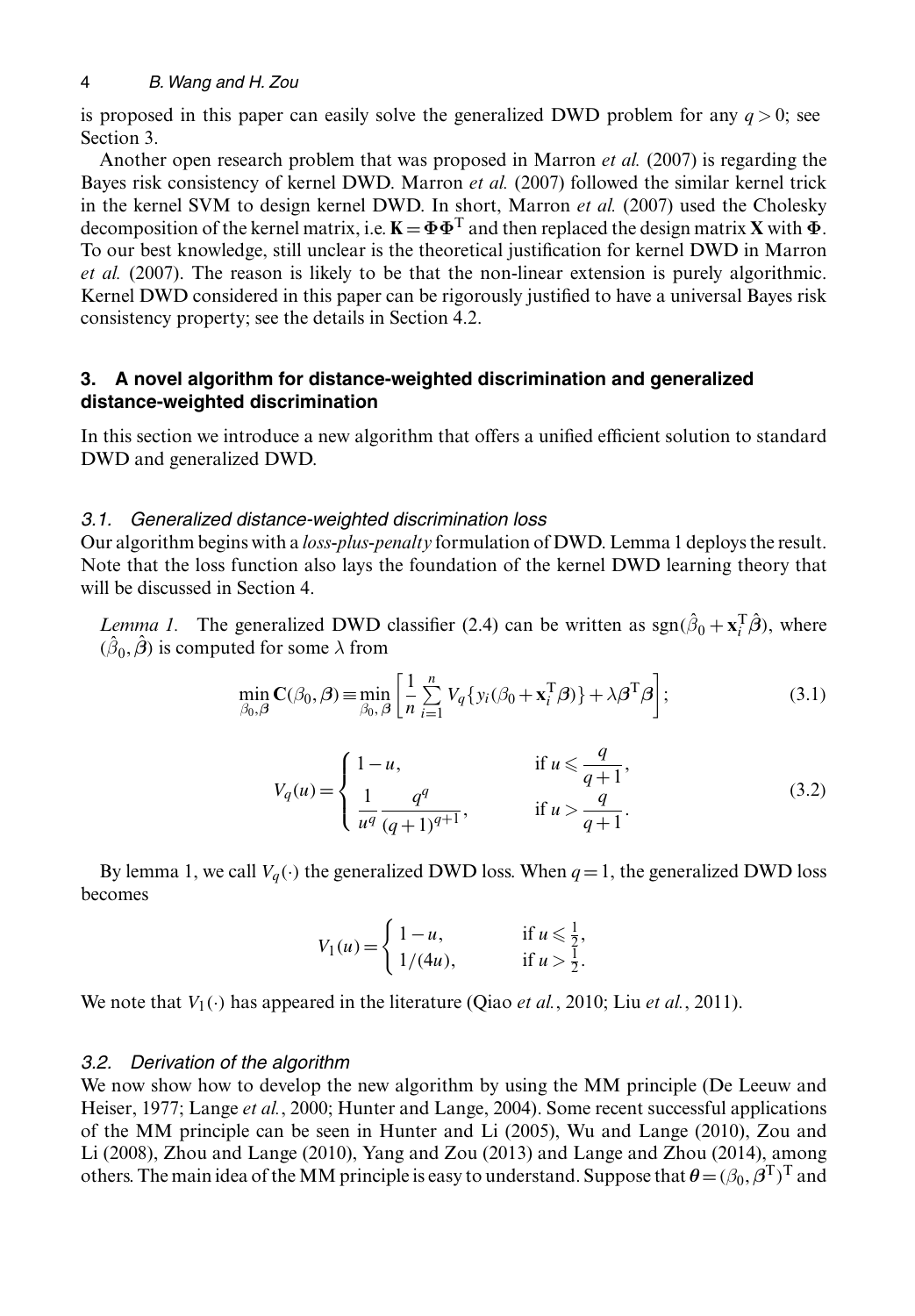we aim to minimize  $\mathbf{C}(\theta)$ , defined in expression (3.1). The MM principle finds a majorization function  $\mathbf{D}(\theta|\theta_k)$  satisfying  $\mathbf{C}(\theta) < \mathbf{D}(\theta|\theta_k)$  for any  $\theta \neq \theta_k$  and  $\mathbf{C}(\theta_k) = \mathbf{D}(\theta_k|\theta_k)$ , and then we generate a sequence  $\{C(\theta_k)\}_{k=1}^{\infty}$  via  $\theta_{k+1} = \arg \min_{\theta} D(\theta | \theta_k)$ .<br>We first surges some magnitude of the sequenting DWD 1.

We first expose some properties of the generalized DWD loss function, which gives rise to a quadratic majorization function of  $\mathbf{C}(\theta)$ . The generalized DWD loss is differentiable everywhere; its first-order derivative is given by

$$
V_q'(u)=\left\{ \begin{aligned} &-1, &&&\text{if}\ u\leqslant\frac{q}{q+1},\\ &-\frac{1}{u^{q+1}}\left(\frac{q}{q+1}\right)^{q+1}, &&&\text{if}\ u>\frac{q}{q+1}. \end{aligned} \right.
$$

*Lemma 2.* The generalized DWD loss function  $V_q(\cdot)$  has a Lipschitz continuous gradient,

$$
|V'_q(t) - V'_q(\tilde{t})| < \frac{(q+1)^2}{q} |t - \tilde{t}|,\tag{3.3}
$$

which further implies a quadratic majorization function of  $V_q(\cdot)$  such that, for any  $t \neq \tilde{t}$ ,

$$
V_q(t) < V_q(\tilde{t}) + V'_q(\tilde{t})(t - \tilde{t}) + \frac{(q+1)^2}{2q}(t - \tilde{t})^2. \tag{3.4}
$$

For a given pair of  $(q, \lambda)$ , denote the current solution by  $\tilde{\theta} = (\tilde{\beta}_0, \tilde{\beta}^T)^T$  and the updated lution by  $\theta = (\beta_0, \beta_0^T)^T$ . We set  $C(\theta) = C(\beta_0, \beta)$  and  $D(\theta | \tilde{\theta}) = D(\beta_0, \beta)$  without abusing the solution by  $\theta = (\beta_0, \beta^T)^T$ . We set  $\mathbf{C}(\theta) = \mathbf{C}(\beta_0, \beta)$  and  $\mathbf{D}(\theta | \tilde{\theta}) = \mathbf{D}(\beta_0, \beta)$  without abusing the notation. Let **X** be an  $n \times p$  data matrix with *i*th row  $\mathbf{x}_i^T$ ,  $\tilde{\mathbf{z}}$  be an  $n \times 1$  vector with *i*th element  $y_i V'_q \{ y_i (\tilde{\beta}_0 + \mathbf{x}_i^T \tilde{\beta}) \} / n$  and  $\mathbf{1} \in \mathbb{R}^n$  be a vector of 1s. We see that

$$
\mathbf{C}(\beta_0, \beta) = \frac{1}{n} \sum_{i=1}^n V_q \{ y_i (\beta_0 + \mathbf{x}_i^{\mathrm{T}} \beta) \} + \lambda \beta^{\mathrm{T}} \beta
$$
  
\n
$$
\leq \frac{1}{n} \sum_{i=1}^n V_q \{ y_i (\tilde{\beta}_0 + \mathbf{x}_i^{\mathrm{T}} \tilde{\beta}) \} + \lambda \tilde{\beta}^{\mathrm{T}} \tilde{\beta}
$$
  
\n
$$
+ \tilde{\gamma}^{\mathrm{T}} \left( \frac{\beta_0 - \tilde{\beta}_0}{\beta - \tilde{\beta}} \right) + \frac{(q+1)^2}{2nq} \left( \frac{\beta_0 - \tilde{\beta}_0}{\beta - \tilde{\beta}} \right)^{\mathrm{T}} \mathbf{P}_{q,\lambda} \left( \frac{\beta_0 - \tilde{\beta}_0}{\beta - \tilde{\beta}} \right)
$$
  
\n
$$
\equiv \mathbf{D}(\beta_0, \beta),
$$

where

$$
\tilde{\gamma} \equiv \begin{pmatrix} \mathbf{1}^{\mathrm{T}} \tilde{\mathbf{z}} \\ \mathbf{X}^{\mathrm{T}} \tilde{\mathbf{z}} + 2\lambda \tilde{\boldsymbol{\beta}} \end{pmatrix},
$$

$$
\mathbf{P}_{q,\lambda} \equiv \begin{pmatrix} n & \mathbf{1}^{\mathrm{T}} \mathbf{X} \\ \mathbf{X}^{\mathrm{T}} \mathbf{1} & \mathbf{X}^{\mathrm{T}} \mathbf{X} + \frac{2nq\lambda}{(q+1)^2} \mathbf{I}_{p \times p} \end{pmatrix},
$$

and the inequality comes from lemma 2 with the equality held only when  $(\beta_0, \beta) = (\tilde{\beta}_0, \tilde{\beta})$ . To minimize  $\mathbf{D}(\beta_0, \beta)$ , we set  $\{\partial \mathbf{D}(\beta_0, \beta)\}$  and  $\{\beta_0\}$ ,  $\beta_1$  and then we have minimize  $\mathbf{D}(\beta_0, \beta)$ , we set  $\left[\partial \mathbf{D}(\beta_0, \beta)/\partial \beta_0, \partial \mathbf{D}(\beta_0, \beta)/\partial \beta\right]$  to be 0s and then we have

$$
\begin{pmatrix} \beta_0 \\ \beta \end{pmatrix} = \begin{pmatrix} \tilde{\beta}_0 \\ \tilde{\beta} \end{pmatrix} - \frac{nq}{(q+1)^2} \mathbf{P}_{q,\lambda}^{-1} \tilde{\gamma}.
$$
 (3.5)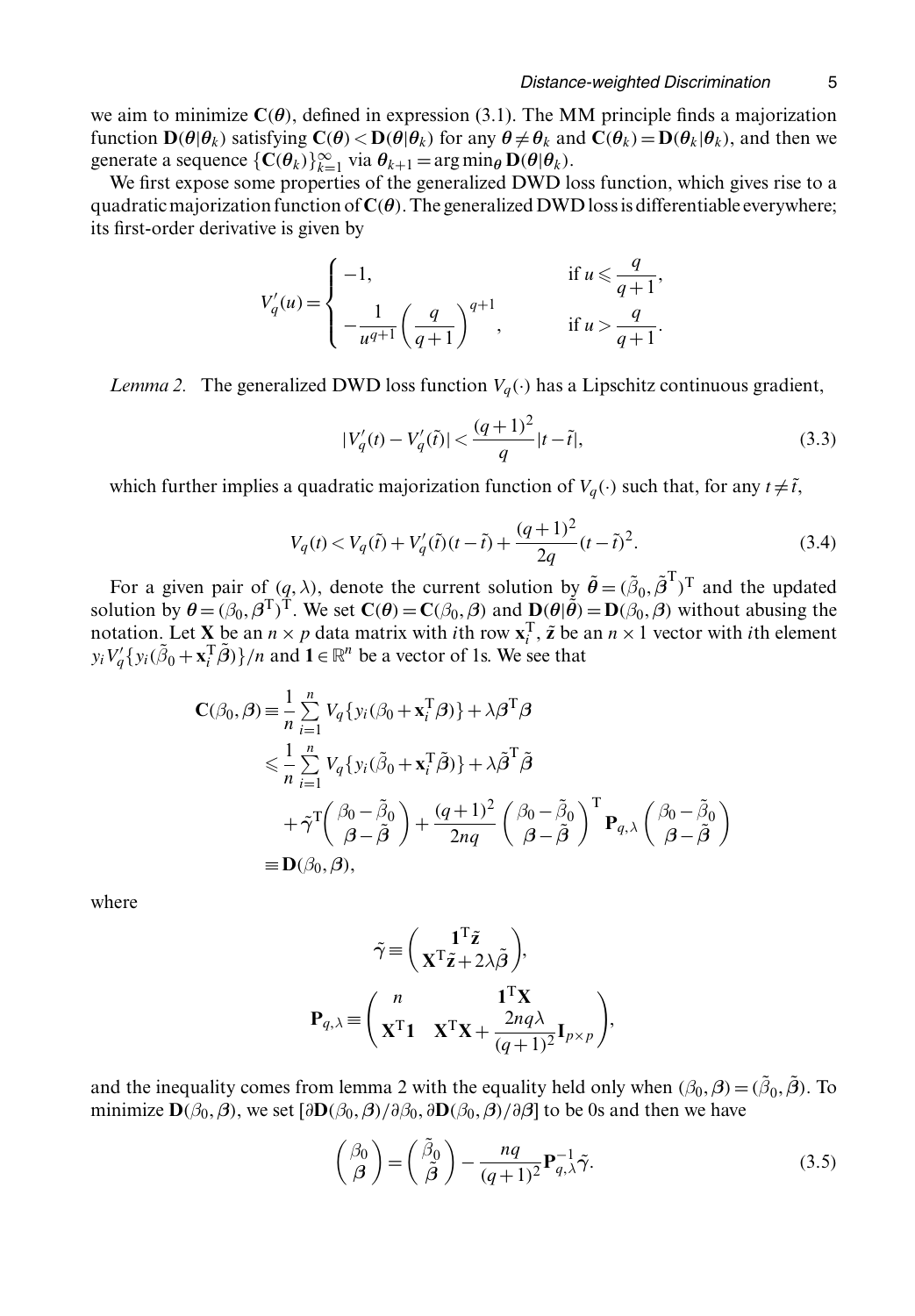## *3.3. Efficient tuning*

When using DWD in practice, we often need to compute its solution for a grid of  $\lambda$ -values and then use the data to find a good  $\lambda$  for the final DWD classifier. If we directly apply the MM algorithm that was discussed above, the matrix  $P_{q,\lambda}$  is repeatedly inverted as q and  $\lambda$  are varied. Inverting a large matrix can be costly. Here we exploit the special structure of  $P_{a,\lambda}$  such that we need to invert the matrix only one time for all candidate pairs of  $(q, \lambda)$ .

For the sake of discussion we consider the usual  $n>p$  case. The inversion of a  $p \times p$  matrix costs  $O(p^3)$  operations. For linear DWD with  $n < p$ , we can treat it as special kernel DWD with a linear kernel and then we need to invert only an  $n \times n$  matrix. Our treatment also works for kernel DWD, which will be discussed in Section 4.

We first define a matrix  $P_0$  and compute its eigendecomposition:

$$
\mathbf{P}_0 \equiv \begin{pmatrix} n & \mathbf{1}^{\mathsf{T}} \mathbf{X} \\ \mathbf{X}^{\mathsf{T}} \mathbf{1} & \mathbf{X}^{\mathsf{T}} \mathbf{X} \end{pmatrix} = \mathbf{U} \mathbf{\Pi} \mathbf{U}^{\mathsf{T}},\tag{3.6}
$$

where **Π** is a diagonal matrix such that  $(\mathbf{\Pi})_{ii} = d_i$ , the *i*th eigenvalue of **P**<sub>0</sub>. For each q and  $\lambda$ , we craft a matrix  $\mathbf{Q}_{q,\lambda}$ ,

$$
\mathbf{Q}_{q,\lambda} \equiv \begin{pmatrix} n + \frac{2nq\lambda}{(q+1)^2} & \mathbf{1}^{\mathrm{T}}\mathbf{X} \\ \mathbf{X}^{\mathrm{T}}\mathbf{1} & \mathbf{X}^{\mathrm{T}}\mathbf{X} + \frac{2nq\lambda}{(q+1)^2}\mathbf{I}_{p\times p} \end{pmatrix} = \mathbf{U}\mathbf{\Pi}_{q,\lambda}\mathbf{U}^{\mathrm{T}},
$$

where  $\Pi_{q,\lambda}$  is a diagonal matrix whose *i*th diagonal element is  $d_i + 2nq\lambda/(q+1)^2$ . We then disintegrate  $\mathbf{P}_{q,\lambda}^{-1}$  by using the Sherman–Morrison formula:

$$
\mathbf{P}_{q,\lambda}^{-1} = \left\{ \mathbf{Q}_{q,\lambda} + \begin{pmatrix} -\frac{2nq\lambda}{(q+1)^2} & \mathbf{0}^{\mathrm{T}} \\ \mathbf{0} & \mathbf{0}_{p\times p} \end{pmatrix} \right\}^{-1} = \mathbf{Q}_{q,\lambda}^{-1} + g\mathbf{v}\mathbf{v}^{\mathrm{T}} = \mathbf{U}\mathbf{\Pi}_{q,\lambda}^{-1}\mathbf{U}^{\mathrm{T}} + g\mathbf{v}\mathbf{v}^{\mathrm{T}},
$$
(3.7)

where **v** is the first column of  $\mathbf{Q}_{q,\lambda}^{-1}$  and  $g = 2nq\lambda/\{(q+1)^2 - 2nq\lambda\mathbf{1}^\text{T}\mathbf{v}\}\)$ .<br>Finally, we directly compute  $\mathbf{P}_{q,\lambda}^{-1}\tilde{\gamma}$  in equation (3.5) rather than  $\mathbf{P}_{q,\lambda}^{-1}$ . By equation (3.7), we see th see that

$$
\mathbf{P}_{q,\lambda}^{-1}\boldsymbol{\gamma} = (\mathbf{Q}_{q,\lambda}^{-1} + g\mathbf{v}\mathbf{v}^{\mathrm{T}})\tilde{\boldsymbol{\gamma}} = \mathbf{U}\mathbf{\Pi}_{q,\lambda}^{-1}\mathbf{U}^{\mathrm{T}}\tilde{\boldsymbol{\gamma}} + g\mathbf{v}\mathbf{v}^{\mathrm{T}}\tilde{\boldsymbol{\gamma}}.
$$
 (3.8)

Note that **v** can be obtained via  $\mathbf{U}\mathbf{\Pi}_{q,\lambda}^{-1}\mathbf{u}_1$  where  $\mathbf{u}_1$  is the first row of U; hence we find that all the operations in equation (3.8) are  $O(n^2)$ . Therefore, we manage to do the actual matrix the operations in equation (3.8) are  $O(p^2)$ . Therefore, we manage to do the actual matrix inversion once in equation (3.6), when solving generalized DWD with different  $q$ - and  $\lambda$ -values.

## **4. Kernel distance-weighted discrimination in reproducing kernel Hilbert space and Bayes risk consistency**

#### *4.1. Kernel distance-weighted discrimination in reproducing kernel Hilbert space*

The kernel SVM can be derived by using the kernel trick or by using the view of non-parametric function estimation in an RKHS. Much of the theoretical work on the kernel SVM is based on the RKHS formulation of SVMs. The derivation of the kernel SVM in an RKHS is given in Hastie *et al.* (2009). We take a similar approach to derive kernel DWD, as our goal is to establish kernel learning theory for DWD.

Consider  $\mathcal{H}_K$ , an RKHS generated by the kernel function K. Mercer's theorem ensures that K has an eigenexpansion  $K(\mathbf{x}, \mathbf{x}') = \sum_{t=1}^{\infty} \gamma_t \phi_t(\mathbf{x}) \phi_t^T(\mathbf{x}')$ , with  $\gamma_t \ge 0$  and  $\sum_{t=1}^{\infty} \gamma_t^2 < \infty$ . Then the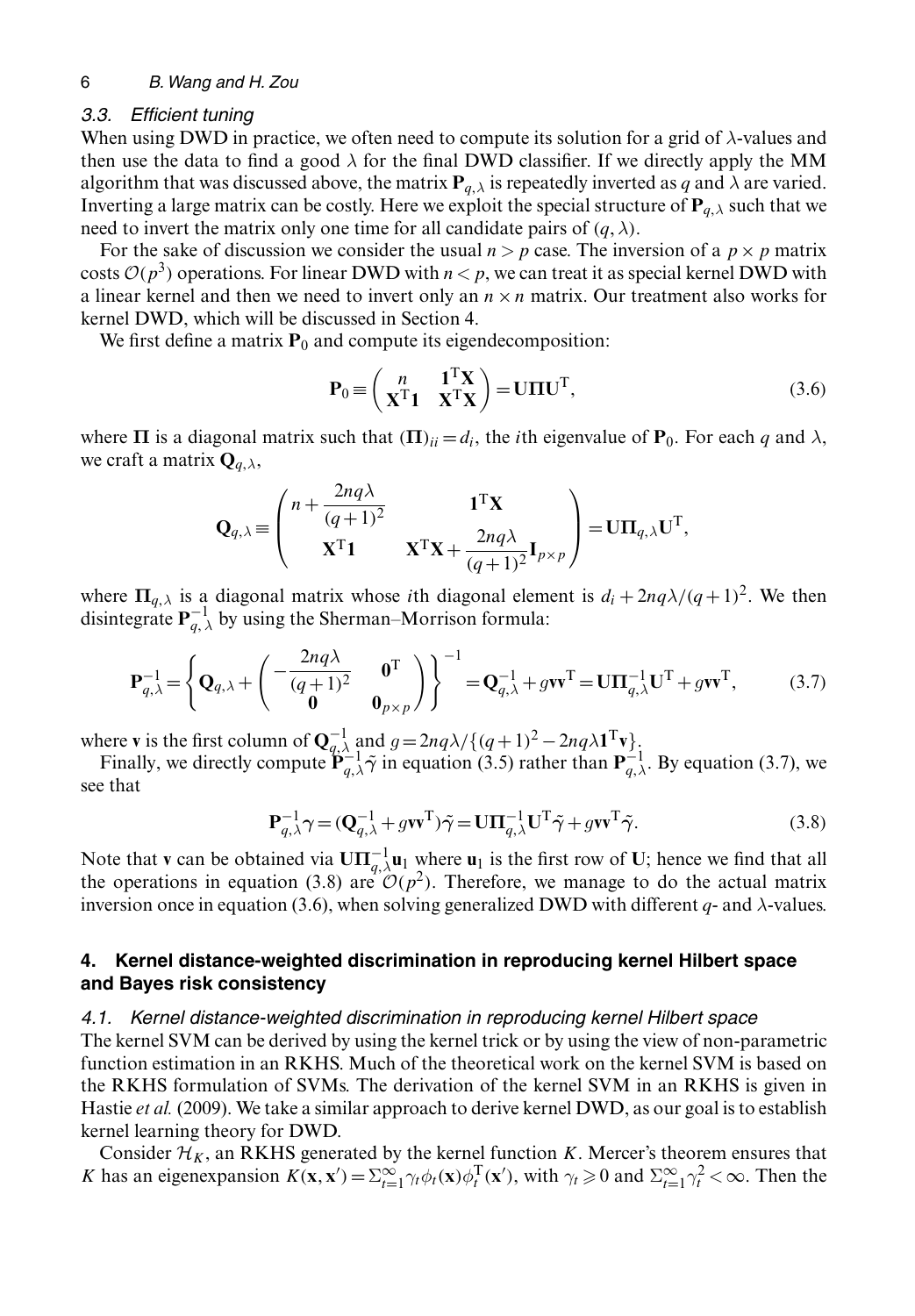Hilbert space  $\mathcal{H}_K$  is defined as the collection of functions  $h(\mathbf{x}) = \sum_{t=1}^{\infty} \theta_t \phi_t(\mathbf{x})$ , for any  $\theta_t$  such that  $\sum_{t=1}^{\infty} \theta_t^2/\gamma_t < \infty$  and the inner product is  $(\sum_{t=1}^{\infty} \theta_t \phi_t(\mathbf{x})) \sum_{t=1}^{\infty} \phi_t(\mathbf{x}) \$ that  $\sum_{i=1}^{\infty} \theta_i^2 / \gamma_t < \infty$ , and the inner product is  $\langle \sum_{i=1}^{\infty} \theta_i \phi_i(\mathbf{x}), \sum_{i'=1}^{\infty} \delta_i \phi_i(\mathbf{x}) \rangle \mathcal{H}_k = \sum_{i=1}^{\infty} \theta_i \delta_i / \gamma_t$ .<br>Given  $\mathcal{H}_k$  let non-linear DWD be son $\{\hat{\beta}_0 + \hat{h}(\mathbf{x})\}$  where  $(\hat{\beta}_0,$ 

Given  $\mathcal{H}_K$ , let non-linear DWD be sgn $\{\hat{\beta}_0 + \hat{h}(\mathbf{x})\}$  where  $(\hat{\beta}_0, \hat{h})$  is the solution of

$$
\min_{\substack{h \in \mathcal{H}_K \\ \beta_0 \in \mathbb{R}}} \left( \frac{1}{n} \sum_{i=1}^n V_q[y_i \{ \beta_0 + h(\mathbf{x}_i) \}] + \lambda ||h||^2_{\mathcal{H}_K} \right),\tag{4.1}
$$

and  $V_q(\cdot)$  is the generalized DWD loss (3.2). The representer theorem concludes that the solution of problem (4.1) has a finite expansion based on  $K(\mathbf{x}, \mathbf{x}_i)$  (Wahba, 1990),  $\hat{h}(\mathbf{x}) = \sum_{i=1}^n \hat{\alpha}_i K(\mathbf{x}, \mathbf{x}_i)$ , and thus  $||\hat{h}||^2_{\mathcal{H}_K} = \sum_{i=1}^n \sum_{j=1}^n \hat{\alpha}_i \hat{\alpha}_j K(\mathbf{x}_i, \mathbf{x}_j)$ . Consequently, problem

$$
\min_{\beta_0, \alpha} \mathbf{C}_K(\beta_0, \alpha) \equiv \min_{\beta_0, \alpha} \left[ \frac{1}{n} \sum_{i=1}^n V_q \{ y_i(\beta_0 + \mathbf{K}_i^T \alpha) \} + \lambda \alpha^T \mathbf{K} \alpha \right],
$$

where **K** is the kernel matrix with  $(K)_{i,j} = K(\mathbf{x}_i, \mathbf{x}_j)$  and  $K_i$  is the *i*th column of **K**.

The procedure for deriving the linear DWD algorithm can be directly adopted for solving kernel DWD. Define  $\tilde{\mathbf{z}} = (z_1, \dots, z_n)^{\text{T}}$  with each  $z_i = y_i V'_q \{ y_i(\tilde{\beta}_0 + \mathbf{K}_i \tilde{\alpha}) \}/n$ , and

$$
\mathbf{P}_{q,\lambda} \equiv \begin{pmatrix} n & \mathbf{1}^{\mathsf{T}}\mathbf{K} \\ \mathbf{K}\mathbf{1} & \mathbf{K}\mathbf{K} + \frac{2nq\lambda}{(q+1)^2}\mathbf{K} \end{pmatrix}.
$$

We define the majorization function  $\mathbf{D}_K(\beta_0, \alpha) \geq \mathbf{C}_K(\beta_0, \alpha)$ , where the equality holds only when  $(\beta_0, \alpha) = (\tilde{\beta}_0, \tilde{\alpha})$ .  $(\beta_0, \alpha) = (\tilde{\beta}_0, \tilde{\alpha})$ :

$$
\mathbf{D}_{K}(\beta_{0}, \alpha) = \frac{1}{n} \sum_{i=1}^{n} V_{q} \{ y_{i}(\tilde{\beta}_{0} + \mathbf{K}_{i}^{T} \tilde{\alpha}) \} + \lambda \tilde{\alpha}^{T} \mathbf{K} \tilde{\alpha} \n+ \left( \frac{\mathbf{1}^{T} \tilde{\mathbf{z}}}{\mathbf{K} \tilde{\mathbf{z}} + 2\lambda \mathbf{K} \tilde{\alpha}} \right)^{T} \left( \frac{\beta_{0} - \tilde{\beta}_{0}}{\alpha - \tilde{\alpha}} \right) + \frac{(q+1)^{2}}{2nq} \left( \frac{\beta_{0} - \tilde{\beta}_{0}}{\alpha - \tilde{\alpha}} \right)^{T} \mathbf{P}_{q, \lambda} \left( \frac{\beta_{0} - \tilde{\beta}_{0}}{\alpha - \tilde{\alpha}} \right),
$$

whose closed form minimizer is obtained as

$$
\begin{pmatrix} \beta_0 \\ \alpha \end{pmatrix} = \begin{pmatrix} \tilde{\beta}_0 \\ \tilde{\alpha} \end{pmatrix} - \frac{nq}{(q+1)^2} \mathbf{P}_{q,\lambda}^{-1} \begin{pmatrix} \mathbf{1}^T \mathbf{z} \\ \mathbf{K} \mathbf{z} + 2\lambda \mathbf{K} \tilde{\alpha} \end{pmatrix}.
$$

The direct use of this formula requires computing the inverse of  $n \times n$  matrix  $P_{q,\lambda}$  repeatedly r different values of a and  $\lambda$ . We find a way to do the matrix inversion that costs  $O(n^3)$ for different values of q and  $\lambda$ . We find a way to do the matrix inversion that costs  $\mathcal{O}(n^3)$ operations only once. We first compute the eigendecomposition  $K = U\Lambda U^{T}$ , which is free of tuning parameters, and we then compute  $\Pi_{q,\lambda} = \Lambda \Lambda + \{2nq\lambda/(q+1)^2\} \Lambda$  for each q and  $\lambda$ . With  $\mathbf{v} = \mathbf{U} \Lambda \Pi_{q,\lambda}^{-1} \mathbf{U}^T \mathbf{1}$  being computed through  $\mathcal{O}(n^2)$  operations and  $g = 1/(n - \mathbf{1}^T \mathbf{U} \Lambda \Pi_{q,\lambda$ we glean the decomposition

$$
\mathbf{P}_{q,\lambda}^{-1} = \begin{pmatrix} n & \mathbf{1}^{\mathrm{T}} \mathbf{U} \mathbf{\Lambda} \mathbf{U}^{\mathrm{T}} \\ \mathbf{U} \mathbf{\Lambda} \mathbf{U}^{\mathrm{T}} \mathbf{1} & \mathbf{U} \mathbf{\Pi}_{q,\lambda} \mathbf{U}^{\mathrm{T}} \end{pmatrix}^{-1} = g \begin{pmatrix} 1 \\ -\mathbf{v} \end{pmatrix} (1 - \mathbf{v}^{\mathrm{T}}) + \begin{pmatrix} 0 & \mathbf{0}^{\mathrm{T}} \\ \mathbf{0} & \mathbf{U} \mathbf{\Pi}_{\lambda}^{-1} \mathbf{U}^{\mathrm{T}} \end{pmatrix}.
$$

Rather than compute  $P_{q,\lambda}^{-1}$ , we directly compute

$$
\mathbf{P}_{q,\lambda}^{-1}\left(\frac{\mathbf{1}^{\mathrm{T}}\mathbf{z}}{\mathbf{K}\mathbf{z}+2\lambda\mathbf{K}\tilde{\alpha}_{q}}\right)=g\left\{\mathbf{1}^{\mathrm{T}}\mathbf{z}-\mathbf{v}^{\mathrm{T}}\mathbf{K}(\mathbf{z}+2\lambda\tilde{\alpha}_{q})\right\}\left(\begin{array}{c}1\\-\mathbf{v}\end{array}\right)+\left(\begin{array}{c}0\\{\mathbf{U}\Pi_{q,\lambda}^{-1}\Lambda\mathbf{U}^{\mathrm{T}}(\mathbf{z}+2\lambda\tilde{\alpha}_{q})}\end{array}\right),
$$

where only  $\mathcal{O}(n^2)$  operations abound. The computation time is appreciably reduced.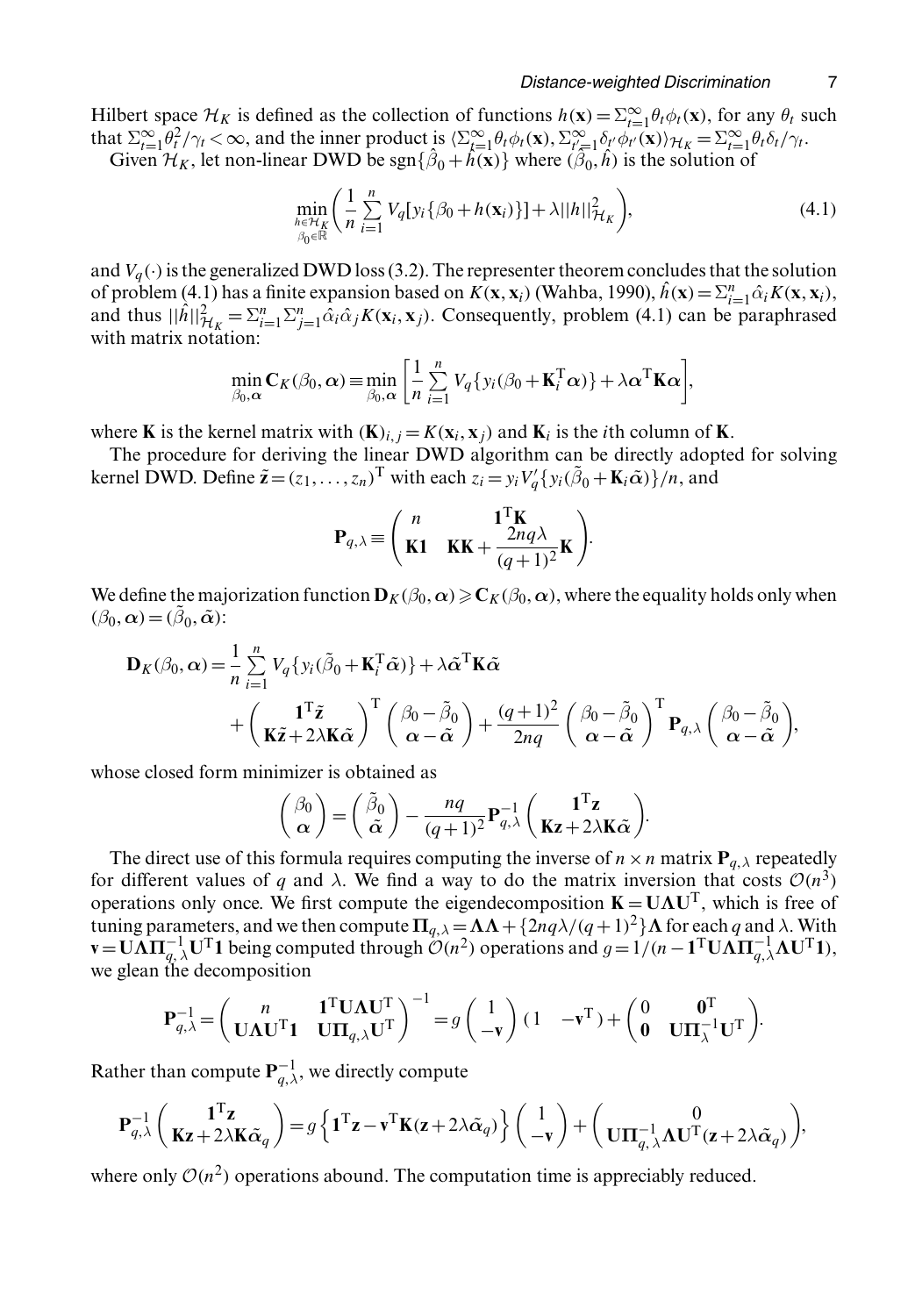#### *4.2. Kernel learning theory*

Lin (2002) formulated the kernel SVM as a non-parametric function estimation problem in an RKHS and showed that the population minimizer of the SVM loss function is the Bayes rule, indicating that the SVM directly approximates the optimal Bayes classifier. Vapnik–Chervonenkis analysis (Vapnik, 1998; Anthony and Bartlett, 1999) and margin analysis (Bartlett and Shawe-Taylor, 1999; Shawe-Taylor and Cristianini, 2000) have been used to bound the expected classification error of the SVM. Zhang (2004) used so-called leave-one-out analysis (Jaakkola and Haussler, 1999) to study a class of kernel machines. The existing theoretical work on the kernel SVM provides us with a nice road map to study kernel DWD. In this section we first elucidate the Fisher consistency (Lin, 2004) of generalized kernel DWD, and we then establish the Bayes risk consistency of kernel DWD when a universal kernel is employed.

Let  $\eta(x)$  denote the conditional probability  $P(Y=1|\mathbf{X}=\mathbf{x})$ . Under 0–1-loss, the theoretical optimal Bayes rule is  $f^*(\mathbf{x}) = \text{sgn}\{\eta(\mathbf{x}) - \frac{1}{2}\}\)$ . Assume that  $\eta(\mathbf{x})$  is a measurable function and  $P\{\eta(\mathbf{x}) - \frac{1}{2}\}$  of throughout  $P\{\eta(\mathbf{x}) = \frac{1}{2}\} = 0$  throughout.

*Lemma 3.* The population minimizer of the expected DWD loss  $E_{XY}[V_q\{Yf(\mathbf{X})\}]$  is

$$
\tilde{f}(\mathbf{x}) = \frac{q}{q+1} \left[ \left\{ \frac{\eta(\mathbf{x})}{1-\eta(\mathbf{x})} \right\}^{1/(q+1)} I\{\eta(\mathbf{x}) > \frac{1}{2}\} - \left\{ \frac{1-\eta(\mathbf{x})}{\eta(\mathbf{x})} \right\}^{1/(q+1)} I\{\eta(\mathbf{x}) < \frac{1}{2}\} \right].
$$
\n(4.2)

The population minimizer  $\tilde{f}(\mathbf{x})$  has the same sign as  $\eta(\mathbf{x}) - \frac{1}{2}$ .

Lin (2004) coined the name 'Fisher consistency' to explain why a margin-based loss function is appropriate for fitting a classifier, besides its convexity property for computational considerations. Following Lin (2004), we see from lemma 3 that the generalized DWD loss is Fisher consistent. Lemma 3 is a generalization of a previously shown result (Qiao *et al.*, 2010; Liu *et al.*, 2011) that proves that the standard DWD loss  $V_1(u)$  is Fisher consistent. It is worth emphasizing that the condition and conclusion of lemma 3 are independent of the functional space: Fisher consistency hinges on only the loss function. Lemma 3 is treated as an important intermediate step in our theoretical analysis.

In reality all classifiers are estimated from a finite sample. Thus, a more refined analysis of the actual DWD classifier is needed, and that is what we achieve in what follows. Such results are missing in the current DWD literature.

Following the convention in the literature, we absorb the intercept into h and present kernel DWD as

$$
\hat{f}_n = \underset{f \in \mathcal{H}_K}{\arg \min} \left[ \frac{1}{n} \sum_{i=1}^n V_q \{ y_i f(\mathbf{x}_i) \} + \lambda_n \| f \|_{\mathcal{H}_K}^2 \right]. \tag{4.3}
$$

The ultimate goal is to show that the misclassification error of the kernel DWD approaches the Bayes error rate such that we can say that the kernel DWD classifier works as well as the Bayes rule (asymptotically speaking). For this, we present lemma 4, which is closely related to theorem 2.1 of Zhang (2004) and theorem 3 of Bartlett *et al.* (2006).

*Lemma 4.* For a discrimination function f, we define  $R(f) = E_{XY}[Y \neq \text{sgn}\{f(\mathbf{X})\}]$ . Assume that  $f^* = \arg \min_f R(f)$  is the Bayes rule and  $\hat{f}_n$  is the solution of equation (4.3); then

$$
R(\hat{f}_n) - R(f^*) \leqslant \frac{q+1}{q} (\varepsilon_A + \varepsilon_E),\tag{4.4}
$$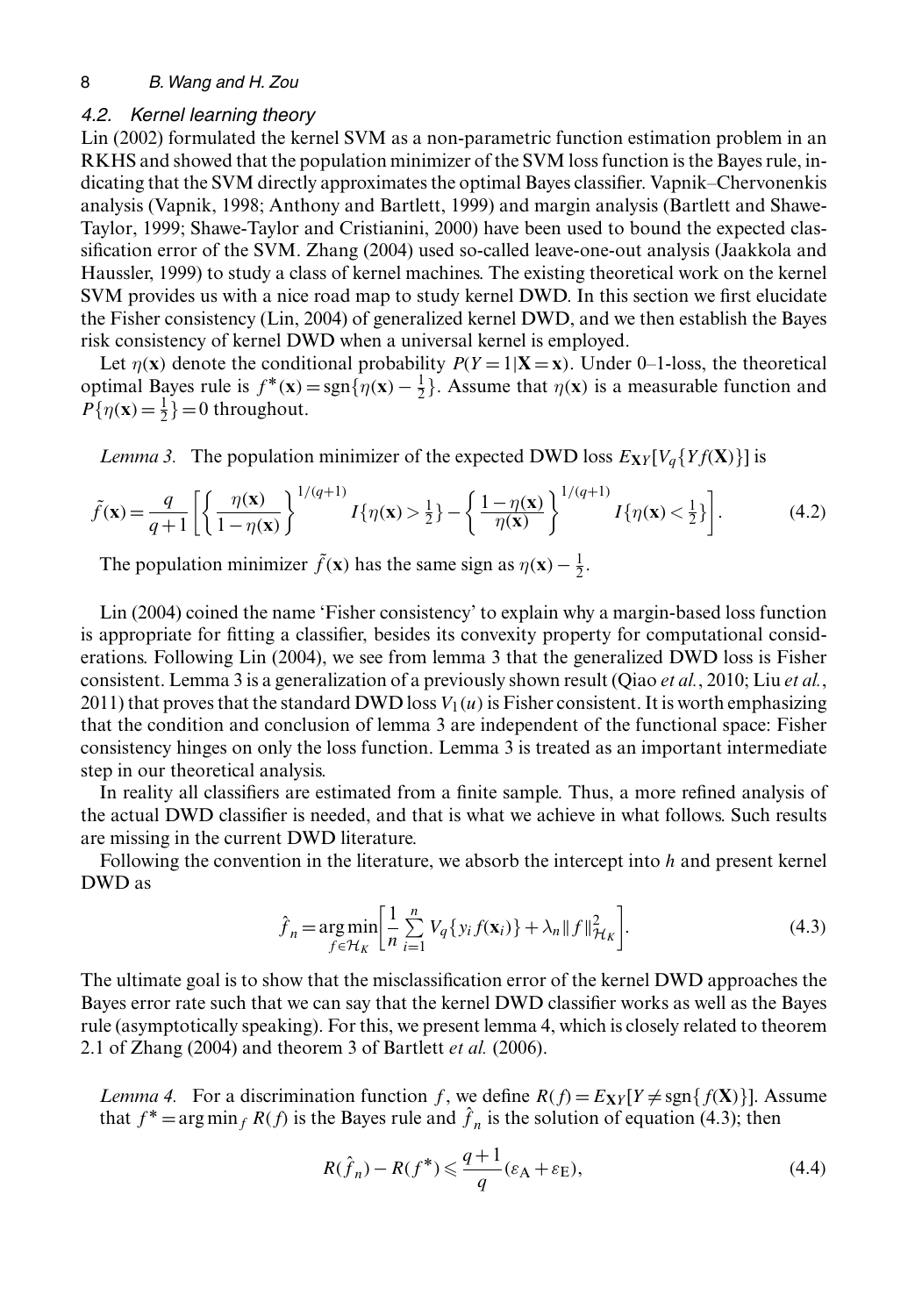where  $\varepsilon_A$  and  $\varepsilon_E$  are defined as follows and  $V_q$  is the generalized DWD loss:

$$
\varepsilon_{\mathbf{A}} = \inf_{f \in \mathcal{H}_K} E_{\mathbf{X}Y}[V_q \{ Y f(\mathbf{X}) \}] - E_{\mathbf{X}Y}[V_q \{ Y \tilde{f}(\mathbf{X}) \}],
$$

$$
\varepsilon_{\mathbf{E}} = \varepsilon_{\mathbf{E}}(\hat{f}_n) = E_{\mathbf{X}Y}[V_q \{ Y \hat{f}_n(\mathbf{X}) \}] - \inf_{f \in \mathcal{H}_K} E_{\mathbf{X}Y}[V_q \{ Y f(\mathbf{X}) \}].
$$

In lemma 4  $R(f^*)$  is the Bayes error rate and  $R(\hat{f}_n)$  is the misclassification rate of kernel DWD applied to new data points. If  $R(\hat{f}_n) \to R(f^*)$ , we say that the classifier is Bayes risk consistent. On the basis of lemma 4, it suffices to show that both  $\varepsilon_A$  and  $\varepsilon_E$  approach 0 to demonstrate the Bayes risk consistency of kernel DWD. Note that  $\varepsilon_A$  is deterministic and is called the approximation error. If the RKHS is sufficiently rich then the approximation error can be made arbitrarily small. In the literature, the notation of a *universal kernel* (Steinwart, 2001; Micchelli *et al.*, 2006) has been proposed and studied. Suppose that  $X \in \mathbb{R}^p$  is the compact input space of **X** and  $C(\mathcal{X})$  is the space of all continuous functions  $g : \mathcal{X} \to \mathbb{R}$ . The kernel K is said to be *universal* if the function space  $\mathcal{H}_K$  that is generated by K is dense in  $\mathcal{C}(\mathcal{X})$ , i.e., for any positive  $\epsilon$  and any function  $g \in \mathcal{C}(\mathcal{X})$ , there is an  $f \in \mathcal{H}_K$  such that  $||f - g||_{\infty} < \epsilon$ .

*Theorem 1.* Suppose that  $\hat{f}_n$  is the solution of equation (4.3),  $\mathcal{H}_K$  is induced by a universal kernel K and the sample space  $X$  is compact. Then we have

(a) 
$$
\varepsilon_A = 0
$$
;  
\n(b) let  $B = \sup_x K(x, x) < \infty$ . When  $\lambda_n \to 0$  and  $n\lambda_n \to \infty$ , for any  $\varepsilon > 0$ ,

$$
\lim_{n \to \infty} P\{\varepsilon_{\mathcal{E}}(\hat{f}_n) > \epsilon\} = 0.
$$

By results (a) and (b) and inequality (4.4) we have  $R(\hat{f}_n) \to R(f^*)$  in probability.

The Gaussian kernel is universal and  $B \leq 1$ . Thus theorem 1 says that kernel DWD using the Gaussian kernel is Bayes risk consistent. A proof of theorem 1 is given in Appendix A.

# **5. Numeric examples**

#### *5.1. Timing comparison with second-order cone programming implementations*

We first use a few simulation models to demonstrate the superior computation performance of kerndwd over the R package DWD (Huang *et al.*, 2012) and the MATLAB software (Marron, 2013). Since the R package DWD and the MATLAB implementation solve only linear DWD with  $q=1$ , we report only the timing of computing linear DWD with  $q=1$  in this set of simulations. The simulation models were designed by Marron *et al.* (2007). We adopted these models but changed the model dimension size to  $n=500$  and  $p=50$ . In Table 1, we use WZpath to represent the time of using kerndwd to compute a solution path at  $100 \lambda$ -values. We also denote by WZ, HUANG and MARRON the time of computing DWD at the best  $\lambda$  by using the R packages kerndwd and DWD, and the MATLAB implementation respectively.

From Table 1 we observe that both WZpath and WZ are much faster than HUANG and MARRON. In all four examples, the computation time of WZ was above 1000 times faster than HUANG, and also more than 100 times faster than MARRON. (We also checked the quality of the computed solutions by these different algorithms. In theory they should be identical. In practice, because of machine errors and implementations, they could be different. We found that in all examples our new algorithm gave better solutions in the sense that the objective function in problem (2.3) has the smallest value. HUANG and MARRON gave similar but slightly larger objective function values.)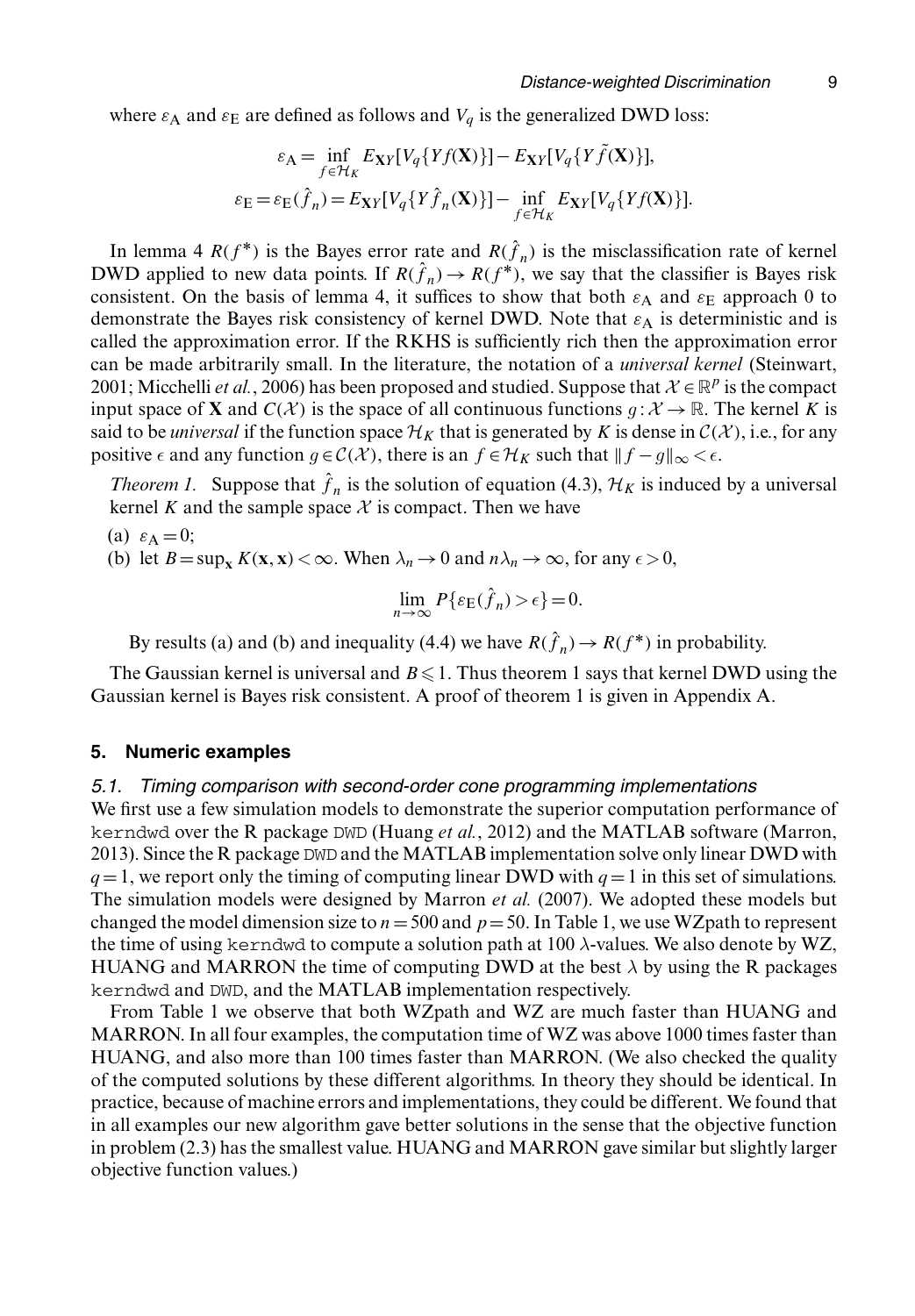| Example |        |       | Average time $(s)$ |               | Ratio          |                 |  |  |  |
|---------|--------|-------|--------------------|---------------|----------------|-----------------|--|--|--|
|         | WZpath | WZ    | HUANG              | <i>MARRON</i> | t(HUANG)/t(WZ) | t(MARRON)/t(WZ) |  |  |  |
|         | 0.206  | 0.008 | 12.646             | 1.065         | 1580.7         | 133.2           |  |  |  |
| 2       | 0.188  | 0.011 | 12.477             | 1.135         | 1171.5         | 106.6           |  |  |  |
| 3       | 0.199  | 0.009 | 11.963             | 1.009         | 1391.0         | 117.3           |  |  |  |
| 4       | 0.123  | 0.008 | 12.257             | 1.051         | 1602.2         | 137.4           |  |  |  |

**Table 1.** Computation time comparisons between the R package kerndwd, the R package DWD (denoted as HUANG) and the MATLAB implementation MARRON†

†We use WZpath to represent the computation time of using kerndwd to compute a solution path of DWD on <sup>100</sup> λ-values, and WZ to represent the time of fitting DWD on the best λ. Both HUANG and MARRON solve only the DWD problem on the best  $\lambda$ . In the four examples, the sample size  $n=500$  and the dimension  $p=50$ . All the time is averaged over 100 independent replicates. Computations were conducted on a single processor Intel(R) Xeon(R) central processor unit E5-2660 at 2.60 GHz.

# *5.2. Timing comparison with the symmetric Gauss–Seidel alternating direction method of multipliers*

A referee pointed out that a new method for solving DWD has been proposed in Lam *et al.* (2017) in which they devised a three-block inexact symmetric Gauss–Seidel-based semiproximal alternating direction method of multipliers, which is modified from very advanced mathematical programming work (Li *et al.*, 2016; Chen *et al.*, 2017), for computing DWD on large-scale data sets. Their new algorithm is implemented in a MATLAB toolbox called DWDLarge. Table 2 summarizes the timing comparisons between DWDLarge and kerndwd on 10 benchmark data sets that were obtained from the University of California at Irvine Machine Learning Repository (Lichman, 2013). Among the 10 data sets, heart and ionosphere have moderate n and  $p$ , colon and leuk have  $n \ll p$ , gisette has both large n and p, and the other five data sets have  $n \gg p$ . Notably, covtype has a sample size of over a half million. DWDLarge implements only linear DWD with  $q=1, 2, 3, 4$ .

In Table 2, we use WZpath to represent the run time of kerndwd when yielding the solution paths at 100  $\lambda$ -values, and we use WZ and LMST to denote the time of solving DWD at the best  $\lambda$ , using kerndwd and DWDLarge respectively. From Table 2 we observe that the timings of WZpath are only several times those of WZ, which indicates that our algorithm is efficient in computing the entire solution path. We also discover that the computation times of WZpath and WZ are quite consistent over various  $q$ -values, whereas LMST becomes much slower when q is large. When the data have moderate n and p, or  $n \ll p$ , both WZpath and WZ are faster than LMST. In the case when  $n \gg p$ , we discover that our methods are roughly of the same order of magnitude as LMST but LMST is time consuming when  $q = 4$ . When both n and p are large, we find that LMST is more efficient than our algorithm.

# *5.3. Comparing the support vector machine and generalized distance-weighted discrimination*

We now compare DWD and SVM in terms of classification accuracy and computation speed. We generated data from a mixture Gaussian model with dimension  $p=300$  and sample size n ranging from 100 to 1300. Define  $\mu_+ = (1, \ldots, 1, 0, \ldots, 0)$  and  $\mu_- = (0, \ldots, 0, 1, \ldots, 1)$ , both of which consist of 150 1s and 150 0s. In each example, the positive class arose from a mixture Gaussian distribution  $\Sigma_{k=1}^{10} 0.1 N(\mu_{k+1} 10^2 \textbf{I})$  with each  $\mu_{k+}$  drawn from  $N(\mu_+,\textbf{I})$ , and likewise<br>the negative class was assembled by  $\Sigma_{k=1}^{10} 0.1 N(\mu_{k-1} 10^2 \textbf{I})$  with each  $\mu_{k-}$  from  $N(\mu_-, \$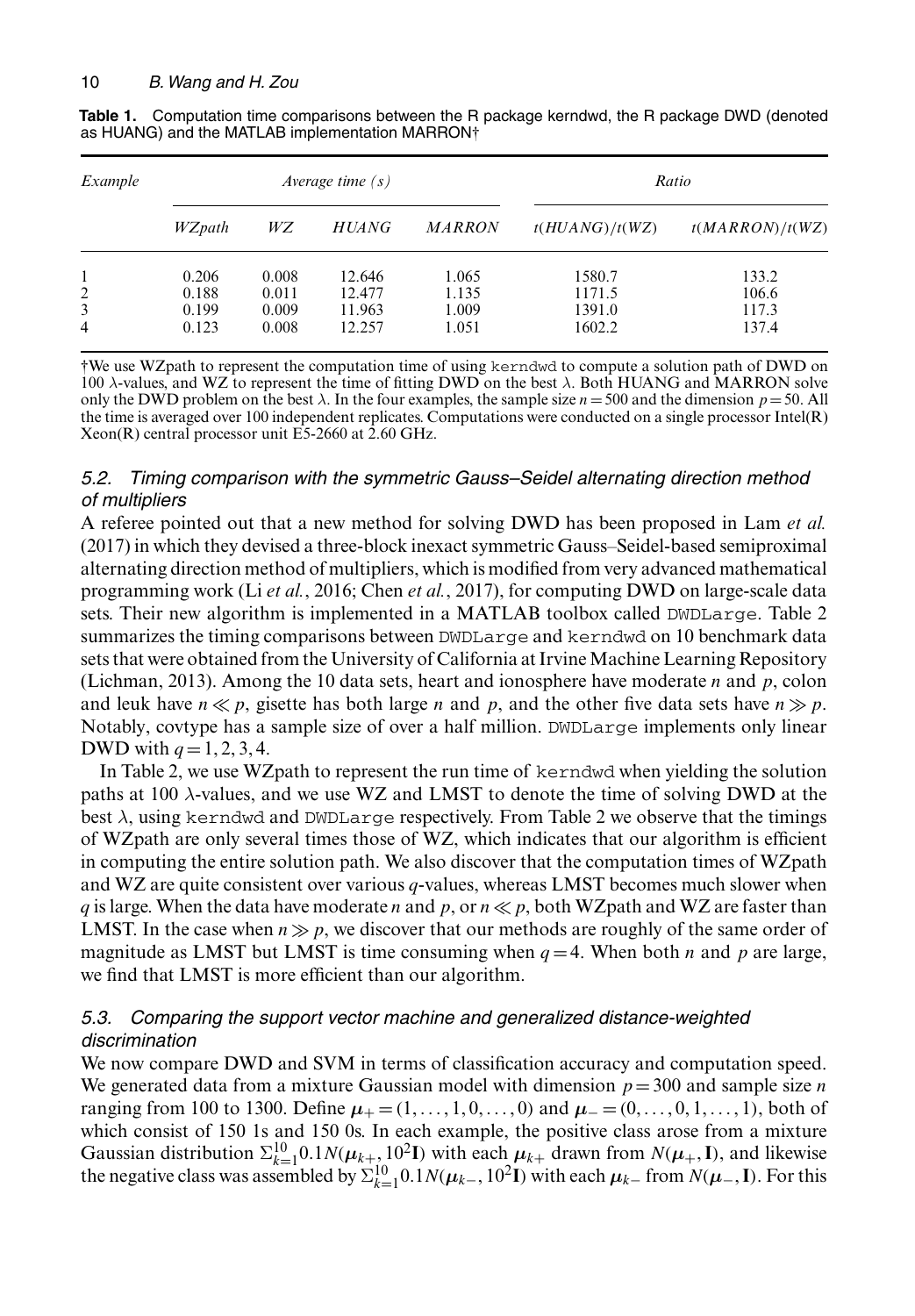| Data       | $\boldsymbol{n}$ | $\boldsymbol{p}$ | q              | $WZ$ <i>path</i> $(s)$ | WZ(s)   | LMST(s) | q | $WZ$ <i>path</i> $(s)$ | WZ(s)   | LMST(s) |
|------------|------------------|------------------|----------------|------------------------|---------|---------|---|------------------------|---------|---------|
| heart      | 270              | 13               | -1             | 0.009                  | 0.002   | 0.172   | 3 | 0.008                  | 0.002   | 0.032   |
|            |                  |                  | 2              | 0.008                  | 0.002   | 0.036   | 4 | 0.009                  | 0.002   | 0.053   |
| ionosphere | 351              | 33               |                | 0.071                  | 0.017   | 0.179   | 3 | 0.049                  | 0.013   | 0.050   |
|            |                  |                  | 2              | 0.060                  | 0.012   | 0.062   | 4 | 0.046                  | 0.013   | 0.124   |
| colon      | 62               | 2000             |                | 0.013                  | 0.011   | 1.483   | 3 | 0.012                  | 0.009   | 1.629   |
|            |                  |                  | $\overline{c}$ | 0.012                  | 0.010   | 1.204   | 4 | 0.011                  | 0.010   | 2.989   |
| leuk       | 72               | 7128             |                | 0.061                  | 0.027   | 0.873   | 3 | 0.027                  | 0.023   | 0.505   |
|            |                  |                  | 2              | 0.027                  | 0.023   | 1.012   | 4 | 0.026                  | 0.023   | 0.825   |
| a8a        | 22696            | 123              |                | 5.977                  | 2.376   | 1.152   | 3 | 4.471                  | 1.822   | 4.048   |
|            |                  |                  | 2              | 4.936                  | 1.956   | 1.839   | 4 | 4.175                  | 1.756   | 23.592  |
| a9a        | 32561            | 123              | 1              | 10.258                 | 4.373   | 1.602   | 3 | 7.655                  | 3.467   | 6.704   |
|            |                  |                  | 2              | 8.541                  | 3.718   | 2.995   | 4 | 5.425                  | 2.395   | 23.768  |
| ijcnn1     | 35000            | 22               |                | 4.045                  | 1.602   | 2.730   | 3 | 2.567                  | 1.026   | 5.638   |
|            |                  |                  | 2              | 3.089                  | 1.219   | 2.696   | 4 | 2.238                  | 0.897   | 42.069  |
| skin       | 245057           | 3                | 1              | 4.841                  | 1.801   | 5.058   | 3 | 3.948                  | 1.053   | 56.987  |
|            |                  |                  | $\overline{c}$ | 4.150                  | 1.072   | 19.529  | 4 | 3.875                  | 1.179   | 286.073 |
| covtype    | 581012           | 54               | 1              | 78.585                 | 15.929  | 73.941  | 3 | 66.068                 | 13.265  | 838.485 |
|            |                  |                  | 2              | 63.566                 | 11.338  | 76.538  | 4 | 68.391                 | 13.679  | 751.353 |
| gisette    | 6000             | 5000             |                | 2615.847               | 500.180 | 89.286  | 3 | 1284.623               | 420.025 | 86.394  |
|            |                  |                  | $\overline{c}$ | 1608.612               | 428.477 | 132.788 | 4 | 1153.301               | 421.652 | 318.190 |

**Table 2.** Computation time of kerndwd and DWDLarge on 10 University of California at Irvine benchmark data sets†

†WZpath represents the run time of using kerndwd to compute the solution path of DWD at 100 λ-values. WZ and LMST represent the run time of computing DWD at the best  $\lambda$  by using kerndwd and DWDLarge respectively. All the computation time is averaged over 100 independent replicates. Computations were conducted on a single processor Intel(R) Xeon(R) central processor unit E5-2660 at 2.60 GHz.

model the Bayes rule is non-linear and the Bayes error is 18:85%. Using both linear and Gaussian kernels, we trained and tuned the SVM, DWD with fixed q from a wide range  $\{0.01, 1, 10, 10^3\}$ and DWD with a data-driven q embracing two-dimensional cross-validation of the pair  $(q, \lambda)$ . We computed all the DWD methods by using our R package kerndwd and solved the SVM by using the R package kernlab (Karatzoglou *et al.*, 2004). Similar results for the SVM were obtained by the R package e1071 (Meyer *et al.*, 2015).

Table 3 summarizes the average time for training the classifier and the misclassification rates assessed on an independent test set with a sample size of 10 000. We can make several observations from Table 3. First, none of the kernel DWD methods with a fixed q dominates the others in prediction accuracy. Second, DWD with a data-driven  $q$  closely follows the best classifier, and it consistently outperforms the SVM. Third, as the sample size increases, the misclassification rates of the SVM and all variants of DWD are approaching the Bayes error rate. Fourth, in terms of computation time, all variants of DWD are much faster than the SVM. For example, when  $n=900$ , even DWD with a data-driven q was about 65 times faster than the SVM in the linear case, and it was about 10 times faster in the kernel case.

We remark that the main algorithm for solving the SVM in kernlab is through sequential minimal optimization (Platt, 1999), which is entirely different from the MM algorithm that was used for DWD. Hence the difference that is revealed in Table 3 is mainly due to the different methods rather than the different implementations.

Many kernel methods including the SVM and DWD have difficulty in dealing with huge data sets. From Table 3 it is clear that the kernel SVM took a very long time to fit when  $n$  is 1300. DWD equipped wth our algorithm can handle the large sample size better than the SVM. We also tried  $n=2000$  and  $n=3000$ ; the time of the kernel DWD was 393.60 s and 1131.50 s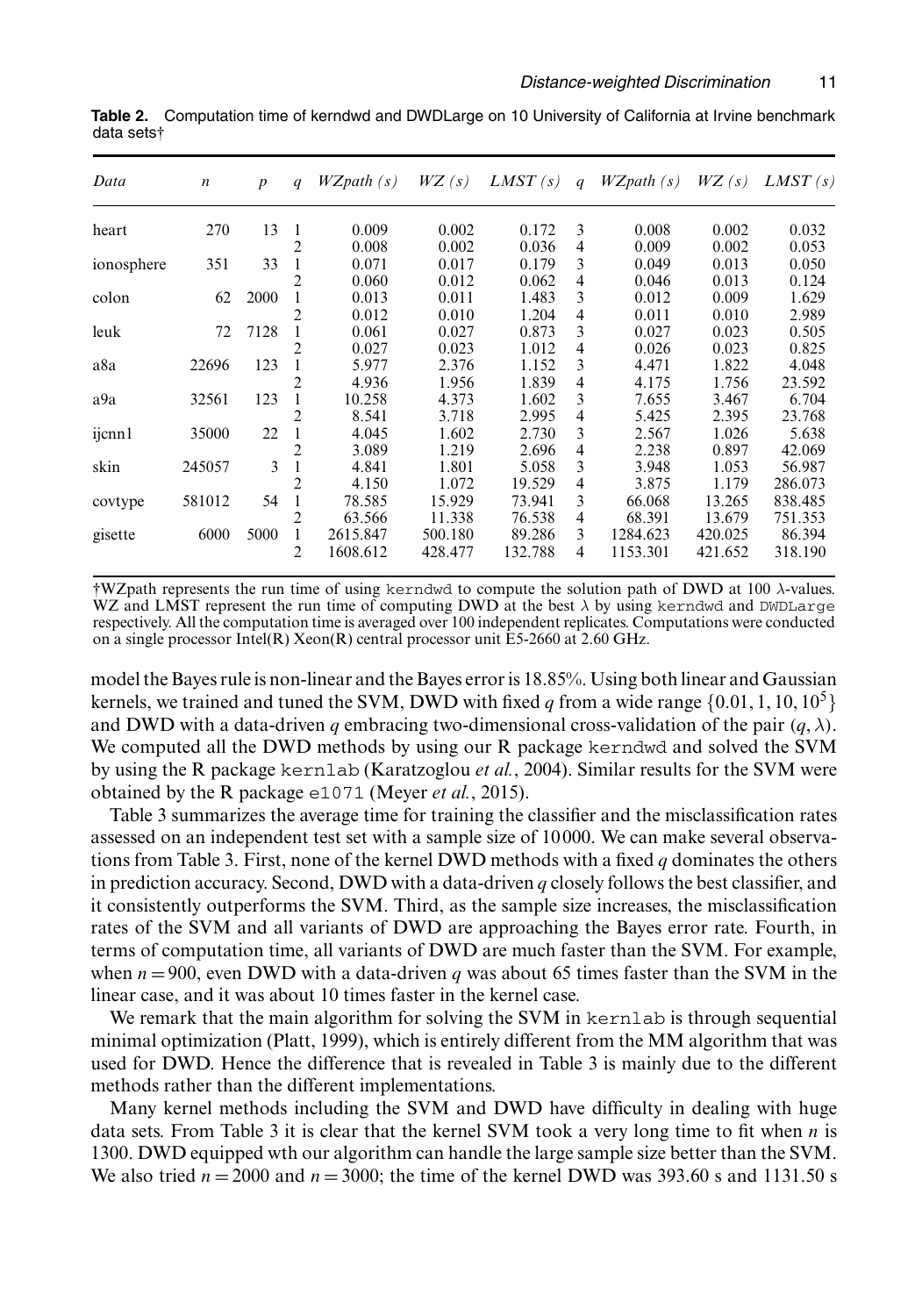| Method                                     | Results for<br>$n = 100, p = 300$ |       | Results for<br>$n = 500, p = 300$ |        | Results for<br>$n = 900, p = 300$ |        | Results for<br>$n = 1300, p = 300$ |            |  |
|--------------------------------------------|-----------------------------------|-------|-----------------------------------|--------|-----------------------------------|--------|------------------------------------|------------|--|
|                                            | Error $(\% )$                     |       | Time $(s)$ Error $(\%)$           |        | Time $(s)$ Error $(\%)$           |        | Time $(s)$ Error $(\%)$            | Time $(s)$ |  |
| Linear kernel                              |                                   |       |                                   |        |                                   |        |                                    |            |  |
| <b>SVM</b>                                 | 38.43 (0.00)                      | 12.07 | 27.43 (0.09)                      | 92.99  | 25.74 (0.38)                      | 346.24 | 23.18 (0.09) 15325.31              |            |  |
| $DWD_{q=0.01}$                             | 38.35 (0.00)                      | 0.11  | 25.03(0.22)                       | 1.50   | 22.72 (0.09)                      | 2.21   | 21.27(0.05)                        | 2.53       |  |
| $DWD_{q=1}$                                | 35.43 (0.39)                      | 0.09  | 21.97(0.04)                       | 2.12   | 20.05(0.06)                       | 2.79   | 19.00(0.02)                        | 2.87       |  |
| $DWD_{q=10}$                               | 35.79 (0.37)                      | 0.12  | 22.17 (0.07)                      | 1.66   | 20.40(0.15)                       | 2.15   | 19.55(0.05)                        | 2.49       |  |
| $\text{DWD}_{q=10^5}$                      | 39.07 (0.00)                      | 0.11  | 28.49(0.00)                       | 1.53   | 24.92(0.00)                       | 2.25   | 22.36(0.00)                        | 2.35       |  |
| $\text{DWD}^{\prime}_{\text{data-driven}}$ | 35.75 (0.66)                      | 0.18  | 22.17 (0.35)                      | 3.93   | 20.40(0.13)                       | 5.13   | 19.55(0.15)                        | 5.95       |  |
| Gaussian kernel                            |                                   |       |                                   |        |                                   |        |                                    |            |  |
| <b>SVM</b>                                 | 35.97 (0.07)                      | 13.48 | 23.00(0.23)                       | 138.52 | 20.50(0.17)                       | 587.38 | 19.42(0.11)                        | 1094.80    |  |
| $\text{DWD}_{q=0.01}$                      | 35.19 (0.07)                      | 0.55  | 21.83 (0.08)                      | 6.20   | 20.18 (0.05)                      | 22.27  | 18.88 (0.04)                       | 45.53      |  |
| $DWD_{q=1}$                                | 35.27 (0.07)                      | 0.35  | 22.07(0.05)                       | 6.85   | 19.98(0.09)                       | 26.02  | 18.92(0.05)                        | 41.88      |  |
| $\text{DWD}_{q=10}$                        | 35.37 (0.10)                      | 0.64  | 22.09(0.05)                       | 7.57   | 20.00(0.05)                       | 28.80  | 19.01(0.02)                        | 53.17      |  |
| $\text{DWD}_{q=10^5}$                      | 35.16(0.26)                       | 0.50  | 22.05(0.29)                       | 4.63   | 19.86(0.31)                       | 18.43  | 18.97(0.33)                        | 36.69      |  |
| $\text{DWD}_{\text{data-driven}}^{4}$      | 35.35 (0.12)                      | 0.83  | 21.94 (0.12)                      | 13.48  | 20.07(0.11)                       | 48.97  | 19.00(0.05)                        | 81.30      |  |

**Table 3.** Misclassification rates and computation time, averaged by 20 runs, under mixture Gaussian distributed data†

 $\dagger$ In each example, we used fivefold cross-validation to tune the SVM, DWD with fixed q and DWD with a datadriven  $q$ . We investigated the classification error on independently generated test sets and give the standard errors in parentheses. We displayed all the time that includes fitting models and tuning the parameters with fivefold cross-validations. In each example, the method incurring the lowest error is marked by italics. The Bayes error rate is 18.85%.

respectively. We also found that the kernel SVM did not run for  $n=2000$  and  $n=3000$ . When n is very large (like millions), one can use a simple divide-and-conquer strategy: randomly partition the data set into  $K$  parts and fit DWD on each of the  $K$  subsets; the final result is the average of these K independently fitted DWD classifiers. This strategy has been examined and analysed for the kernel SVM by Hsieh *et al.* (2014) and kernel ridge regression by Zhang *et al.* (2015).

## *5.4. Benchmark data examples*

We examined the performance of kerndwd on 16 University of California at Irvine benchmark data sets. These real data examples have various combinations of sample size and dimension. We compared the SVM, standard DWD  $(q = 1)$  and DWD with a data-driven q, under both linear and Gaussian kernels. We randomly split each data set into a training and a test set with a ratio 2:1. We conducted fivefold cross-validation on the training set to tune each competing method. In particular, we tuned the pair of  $(q, \lambda)$  for DWD with a data-driven q, where q was selected from  $\{0.01, 1, 10, 10^5\}$ . Table 4 summarizes the results. We observe that kernel DWD with a data-driven  $q$  is the best on seven data sets and the kernel SVM is the best on four data sets. On some data sets the linear SVM and linear DWD with a data-driven  $q$  can outperform the Gaussian kernel counterparts. If we compare only the kernel SVM and kernel DWD with a data-driven  $q$ , we see that the latter has a lower misclassification rate in 10 examples and is significantly faster in 14 examples. Standard DWD with  $q = 1$  is the fastest to compute, but exploring a data-driven  $q$  in DWD can lead to a noticeable improvement in the prediction accuracy with affordable extra computing time.

In Table 5, we compare kernel DWD with another four commonly used classifiers: gradient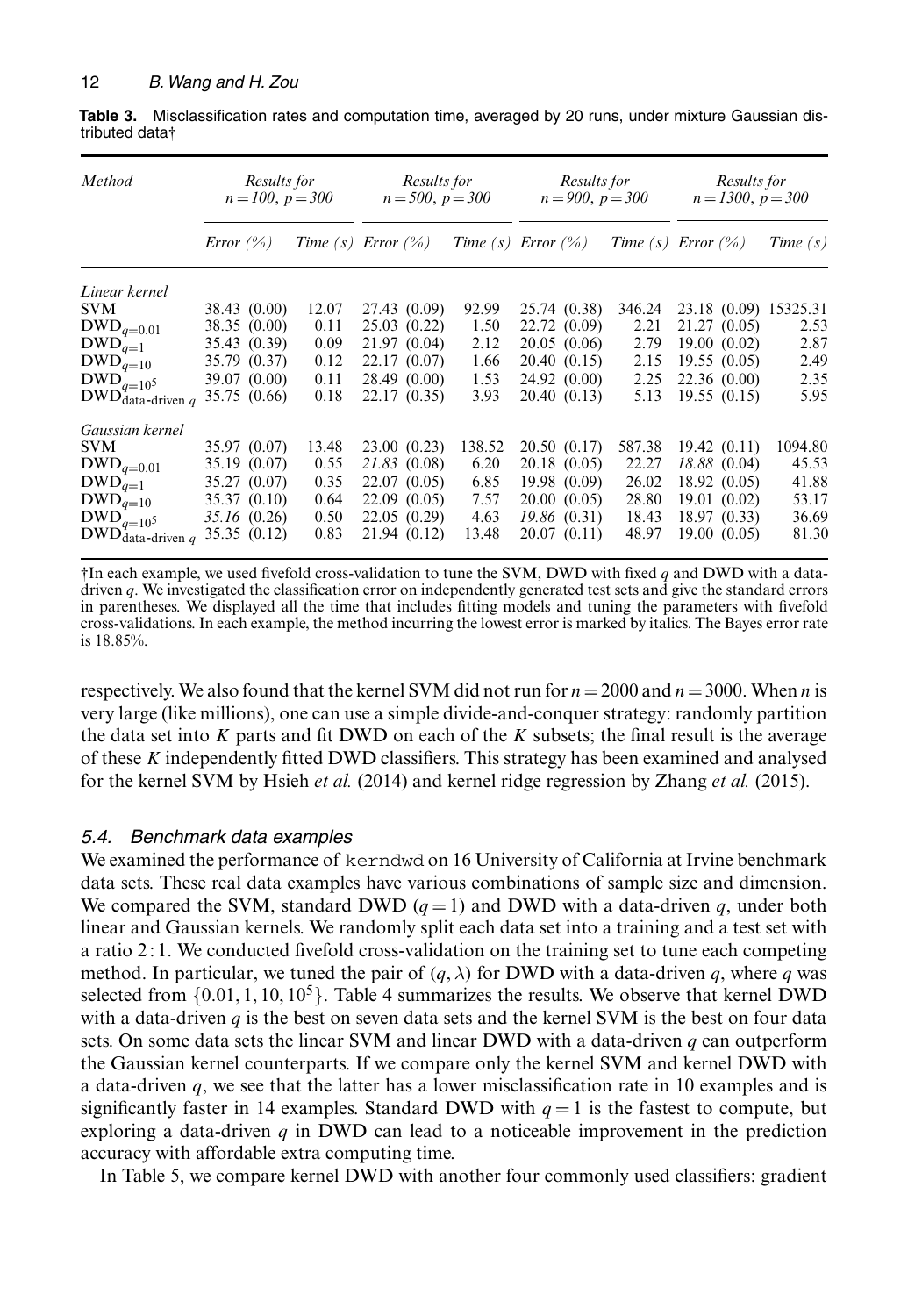| Data        | n    | $\boldsymbol{p}$ | Kernel    | Results<br>for SVM |        |            | Results for<br>$DWD_{q=1}$ |        |            | Results for<br>$DWD_{\text{data-driven }q}$ |        |            |
|-------------|------|------------------|-----------|--------------------|--------|------------|----------------------------|--------|------------|---------------------------------------------|--------|------------|
|             |      |                  |           | Error $(\% )$      |        | Time $(s)$ | Error $(\% )$              |        | Time $(s)$ | Error $(\% )$                               |        | Time $(s)$ |
| arrhythmia  | 452  | 191              | Linear    | 23.67              | (0.48) | 35.39      | 24.27                      | (0.44) | 3.16       | 24.05                                       | (0.44) | 8.00       |
|             |      |                  | Gaussian  | 23.77              | (0.43) | 36.81      | 25.23                      | (0.52) | 1.70       | 24.49                                       | (0.53) | 5.19       |
| australian  | 690  |                  | 14 Linear | 13.75              | (0.29) | 357.71     | 13.95                      | (0.24) | 0.10       | 14.10                                       | (0.29) | 0.27       |
|             |      |                  | Gaussian  | 13.96              | (0.29) | 12.53      | 14.30                      | (0.26) | 3.80       | 13.45                                       | (0.27) | 15.50      |
| banknote    | 1372 |                  | 4 Linear  | 1.01               | (0.05) | 11.55      | 2.39                       | (0.09) | 0.20       | 2.28                                        | (0.09) | 0.43       |
|             |      |                  | Gaussian  | 0.06               | (0.02) | 20.63      | 0.39                       | (0.06) | 20.67      | 0.00                                        | (0.00) | 52.33      |
| biodeg      | 1055 | 41               | Linear    | 13.32              | (0.23) | 501.25     | 14.67                      | (0.24) | 0.61       | 14.59                                       | (0.21) | 1.42       |
|             |      |                  | Gaussian  | 12.36              | (0.22) | 36.49      | 14.57                      | (0.26) | 9.97       | 13.03                                       | (0.22) | 34.67      |
| bupa        | 345  | 6                | Linear    | 31.63              | (0.50) | 21.40      | 34.82                      | (0.75) | 0.04       | 33.22                                       | (0.62) | 0.11       |
|             |      |                  | Gaussian  | 32.23              | (0.48) | 6.56       | 32.14                      | (0.63) | 0.92       | 31.70                                       | (0.54) | 6.05       |
| chess       | 3196 | 37               | Linear    | 3.03               | (0.15) | 877.39     | 3.92                       | (0.08) | 2.23       | 3.92                                        | (0.08) | 4.32       |
|             |      |                  | Gaussian  | 0.93               | (0.04) | 410.23     | 5.01                       | (0.10) | 192.73     | 0.92                                        | (0.04) | 364.44     |
| heart       | 270  | 13               | Linear    | 16.53              | (0.52) | 34.91      | 16.44                      | (0.47) | 0.05       | 15.60                                       | (0.49) | 0.13       |
|             |      |                  | Gaussian  | 16.69              | (0.56) | 5.08       | 16.51                      | (0.46) | 0.63       | 16.31                                       | (0.48) | 2.01       |
| hepatitis   | 112  | 18               | Linear    | 15.89              | (0.73) | 5.27       | 15.03                      | (0.83) | 0.07       | 15.62                                       | (0.77) | 0.14       |
|             |      |                  | Gaussian  | 15.14              | (0.66) | 4.07       | 15.35                      | (0.85) | 0.14       | 14.22                                       | (0.74) | 0.37       |
| hungarian   | 261  | 10               | Linear    | 19.43              | (0.47) | 20.46      | 20.78                      | (0.59) | 0.04       | 19.26                                       | (0.47) | 0.09       |
|             |      |                  | Gaussian  | 19.54              | (0.54) | 4.75       | 20.99                      | (0.54) | 0.54       | 19.29                                       | (0.64) | 2.71       |
| <b>LSVT</b> | 126  | 309              | Linear    | 17.43              | (0.94) | 15.05      | 16.33                      | (0.88) | 0.14       | 17.00                                       | (0.80) | 0.30       |
|             |      |                  | Gaussian  | 15.52              | (0.76) | 16.77      | 17.33                      | (0.91) | 0.19       | 16.62                                       | (0.84) | 0.51       |
| musk        | 476  | 166              | Linear    | 17.06              | (0.43) | 33.59      | 17.96                      | (0.53) | 2.44       | 17.42                                       | (0.49) | 6.27       |
|             |      |                  | Gaussian  | 7.77               | (0.33) | 32.81      | 13.18                      | (0.46) | 1.92       | 8.03                                        | (0.40) | 5.67       |
| parkinsons  | 195  | 22               | Linear    | 13.57              | (0.55) | 14.07      | 14.12                      | (0.56) | 0.09       | 13.51                                       | (0.57) | 0.23       |
|             |      |                  | Gaussian  | 8.68               | (0.55) | 4.70       | 12.86                      | (0.72) | 0.33       | 8.46                                        | (0.69) | 1.01       |
| sonar       | 208  | 60               | Linear    | 25.97              | (0.66) | 7.55       | 25.65                      | (0.75) | 0.38       | 25.59                                       | (0.75) | 0.94       |
|             |      |                  | Gaussian  | 15.65              | (0.56) | 7.91       | 20.67                      | (0.76) | 0.39       | 18.29                                       | (0.60) | 1.23       |
| spectf      | 80   | 44               | Linear    | 26.62              | (1.02) | 4.75       | 31.31                      | (1.91) | 0.10       | 29.54                                       | (1.41) | 0.29       |
|             |      |                  | Gaussian  | 22.54              | (1.03) | 5.01       | 25.08                      | (1.32) | 0.10       | 22.38                                       | (0.88) | 0.25       |
| valley      | 606  | 100              | Linear    | 4.30               | (0.18) | 16.45      | 4.36                       | (0.21) | 1.07       | 4.13                                        | (0.20) | 2.24       |
|             |      |                  | Gaussian  | 1.40               | (0.11) | 29.11      | 3.41                       | (0.19) | 3.26       | 0.85                                        | (0.10) | 8.33       |
| vertebral   | 310  | 6                | Linear    | 14.83              | (0.42) | 8.33       | 16.76                      | (0.53) | 0.06       | 16.68                                       | (0.51) | 0.14       |
|             |      |                  | Gaussian  | 16.50              | (0.46) | 5.33       | 17.57                      | (0.49) | 0.82       | 16.60                                       | (0.50) | 4.66       |
|             |      |                  |           |                    |        |            |                            |        |            |                                             |        |            |

**Table 4.** Mean misclassification rates and computation time for the SVM, standard DWD  $(q = 1)$  and DWD with a data-driven *q* on 16 benchmark data sets†

†Each data set was split into a training set, to train and to tune, and a test set, to evaluate accuracy. Averaged over 50 runs, the method with the lowest classification error is marked by italics. The standard error of the mean is given in parentheses. All the computation time includes tuning the parameters. Computations were conducted on a single-processor Intel(R) Xeon(R) central processor unit E5-2660 at 2.60 GHz.

boosting machines (implemented in the R package gbm (Ridgeway, 2017)), random forests (R package randomForest (Liaw and Wiener, 2002)), linear discriminant analysis (R package MASS (Venables and Ripley, 2002)) and deep neural net (R package mxnet (Chen *et al.*, 2015)). Out of 16 benchmark data sets, kernel DWD has the least prediction error on 10 examples, both random forests and deep neural net have the least on two cases, and both gradient boosting machines and linear discriminant analysis have the least on one data set.

# **6. Discussion**

In the present paper we have considered the standard classification problem under 0–1-loss. In many applications we may face the so-called non-standard classification problem. For example,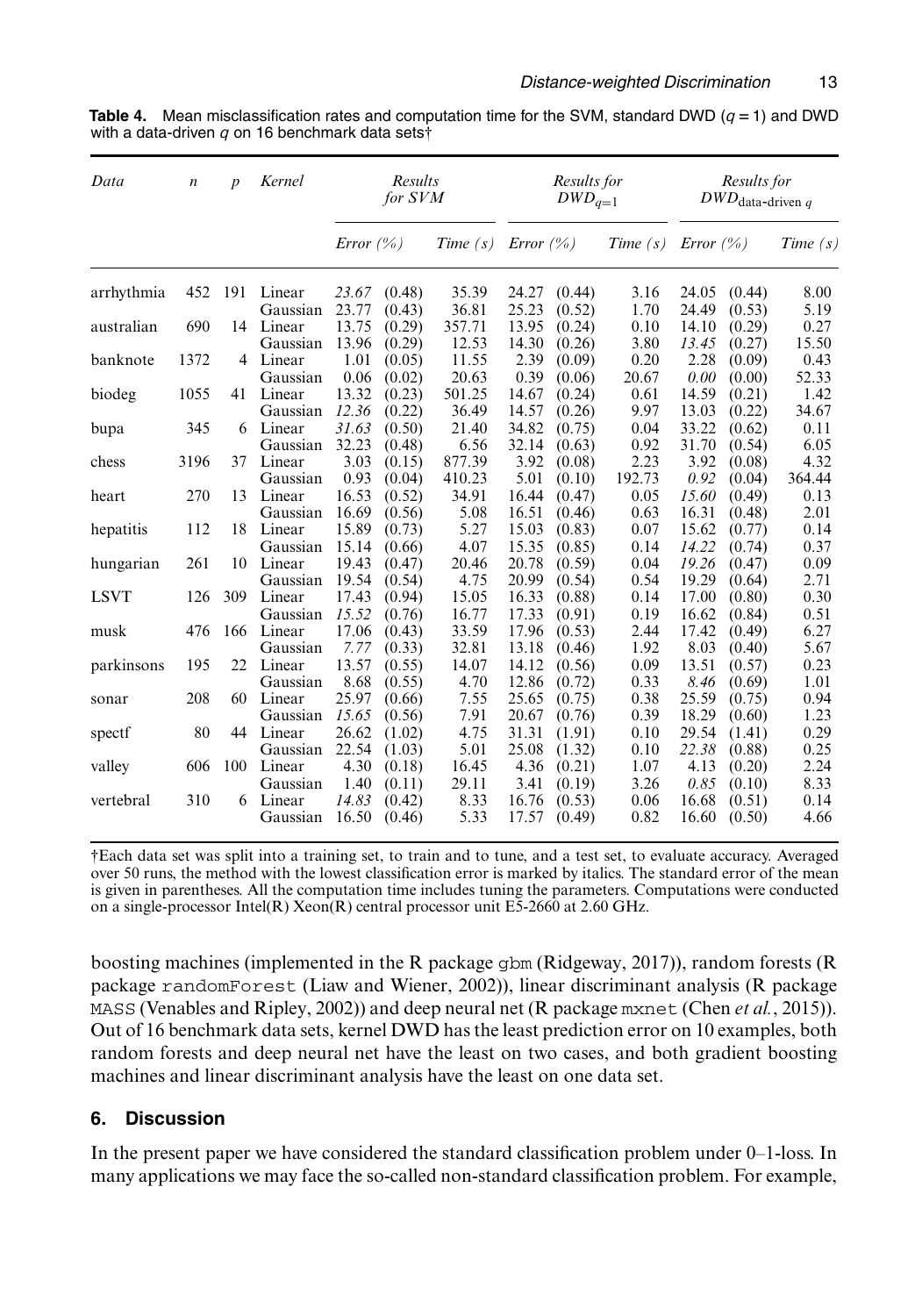| Data<br>arrhythmia<br>australian<br>banknote<br>biodeg<br>bupa<br>chess<br>heart<br>hepatitis<br>hungarian<br><b>LSVT</b><br>musk<br>parkinsons | n                                                                                   | $\boldsymbol{p}$                                                      | Results for the following methods:                                                                   |                                                                                                                      |                                                                                                         |                                                                                                                      |                                                                                                        |                                                                                                                      |                                                                                                        |                                                                                                                      |                                                                                                        |                                                                                                                      |  |
|-------------------------------------------------------------------------------------------------------------------------------------------------|-------------------------------------------------------------------------------------|-----------------------------------------------------------------------|------------------------------------------------------------------------------------------------------|----------------------------------------------------------------------------------------------------------------------|---------------------------------------------------------------------------------------------------------|----------------------------------------------------------------------------------------------------------------------|--------------------------------------------------------------------------------------------------------|----------------------------------------------------------------------------------------------------------------------|--------------------------------------------------------------------------------------------------------|----------------------------------------------------------------------------------------------------------------------|--------------------------------------------------------------------------------------------------------|----------------------------------------------------------------------------------------------------------------------|--|
|                                                                                                                                                 |                                                                                     |                                                                       |                                                                                                      | $DWD$ <sub>data-driven q</sub>                                                                                       |                                                                                                         | Gradient<br>boosting                                                                                                 |                                                                                                        | Random<br>forests                                                                                                    |                                                                                                        | Linear discriminant<br>analysis                                                                                      |                                                                                                        | Deep<br>neural net                                                                                                   |  |
|                                                                                                                                                 | 452<br>690<br>1372<br>1055<br>345<br>3196<br>270<br>112<br>261<br>126<br>476<br>195 | 191<br>14<br>4<br>41<br>6<br>37<br>13<br>18<br>10<br>309<br>166<br>22 | 24.49<br>13.45<br>0.00<br>13.03<br>31.70<br>0.92<br>16.31<br>14.22<br>19.29<br>16.62<br>8.03<br>8.46 | (0.53)<br>(0.27)<br>(0.00)<br>(0.22)<br>(0.54)<br>(0.04)<br>(0.48)<br>(0.74)<br>(0.64)<br>(0.84)<br>(0.40)<br>(0.69) | 44.41<br>13.46<br>3.60<br>15.55<br>40.21<br>48.29<br>15.56<br>16.47<br>21.62<br>32.88<br>18.35<br>24.91 | (1.59)<br>(0.58)<br>(0.23)<br>(0.37)<br>(1.31)<br>(0.44)<br>(0.79)<br>(1.26)<br>(0.76)<br>(1.48)<br>(0.76)<br>(1.15) | 22.13<br>13.02<br>1.00<br>14.84<br>31.30<br>2.27<br>17.78<br>15.83<br>22.71<br>19.27<br>12.66<br>11.21 | (0.96)<br>(0.50)<br>(0.10)<br>(0.36)<br>(1.06)<br>(0.32)<br>(0.77)<br>(1.03)<br>(0.82)<br>(1.47)<br>(0.55)<br>(1.09) | 36.71<br>14.31<br>2.41<br>14.96<br>32.84<br>5.93<br>16.24<br>17.89<br>19.27<br>26.30<br>22.06<br>12.53 | (1.14)<br>(0.57)<br>(0.12)<br>(0.28)<br>(0.88)<br>(0.21)<br>(0.65)<br>(0.98)<br>(0.51)<br>(1.80)<br>(0.71)<br>(0.80) | 27.47<br>14.43<br>0.24<br>14.05<br>29.35<br>1.44<br>19.61<br>19.05<br>19.60<br>18.81<br>11.55<br>12.85 | (0.74)<br>(0.49)<br>(0.09)<br>(0.40)<br>(0.61)<br>(0.11)<br>(0.97)<br>(1.15)<br>(0.59)<br>(1.26)<br>(0.50)<br>(0.88) |  |
| sonar<br>spectf<br>valley<br>vertebral                                                                                                          | 208<br>80<br>606<br>310                                                             | 60<br>44<br>100<br>6                                                  | 18.29<br>22.38<br>0.85<br>16.60                                                                      | (0.60)<br>(0.88)<br>(0.10)<br>(0.50)                                                                                 | 24.02<br>30.04<br>9.15<br>15.30                                                                         | (2.45)<br>(2.62)<br>(2.62)<br>(0.73)                                                                                 | 20.15<br>23.99<br>1.67<br>16.32                                                                        | (1.24)<br>(1.76)<br>(0.35)<br>(0.81)                                                                                 | 27.47<br>40.48<br>5.07<br>17.48                                                                        | (1.21)<br>(2.15)<br>(0.33)<br>(0.88)                                                                                 | 22.90<br>27.88<br>3.02<br>14.51                                                                        | (1.04)<br>(1.87)<br>(0.40)<br>(0.65)                                                                                 |  |

**Table 5.** Mean misclassification rates and computation time for DWD with a data-driven *q* and four commonly used classifiers on 16 benchmark data sets†

†Each data set was split into a training set, to train and to tune, and a test set, to evaluate accuracy. Averaged over 50 runs, the method with the lowest classification error is marked by italics. The standard error of the mean is given in parentheses.

observed data may be collected via biased sampling and/or we need to consider unequal costs for different types of misclassification. Qiao *et al.* (2010) introduced weighted DWD to handle the non-standard classification problem, which follows the treatment of the non-standard SVM in Lin *et al.* (2002). Qiao *et al.* (2010) defined the weighted DWD as

$$
\min_{\beta_0, \beta} \left\{ \sum_{i=1}^n w(y_i) \left( \frac{1}{r_i} + c \xi_i \right) \right\}, \qquad \text{subject to } r_i = y_i(\beta_0 + \mathbf{x}_i^T \boldsymbol{\beta}) + \xi_i \ge 0 \text{ and } \boldsymbol{\beta}^T \boldsymbol{\beta} = 1, \quad (6.1)
$$

which can be further generalized to weighted kernel DWD:

$$
\min_{\beta_0, \alpha} \mathbf{C}_w(\beta_0, \alpha) \equiv \min_{\beta_0, \alpha} \left[ \frac{1}{n} \sum_{i=1}^n w(y_i) V_q \{ y_i(\beta_0 + \mathbf{K}_i^T \alpha) \} + \lambda \alpha^T \mathbf{K} \alpha \right].
$$

Qiao *et al.* (2010) gave the expressions for  $w(y_i)$  for various non-standard classification problems. Qiao *et al.* (2010) solved weighted DWD (6.1) with  $q=1$  based on SOCP. The MM procedure that is developed in this paper can easily accommodate the weight factors  $w(y_i)$  to solve weighted DWD and weighted kernel DWD. We implemented the weighted DWD in the R package kerndwd.

# **Acknowledgements**

We thank the Joint Editor, an Associate Editor and three referees for their helpful comments that greatly improved this work. We thank Professor Defeng Sun and Professor Kim-Chuan Toh for sharing the MATLAB toolbox DWDLarge that implements the inexact symmetric Gauss–Seidel alternating direction method of multipliers algorithm. Zou's research was partially supported by National Science Foundation grant DMS-1505111.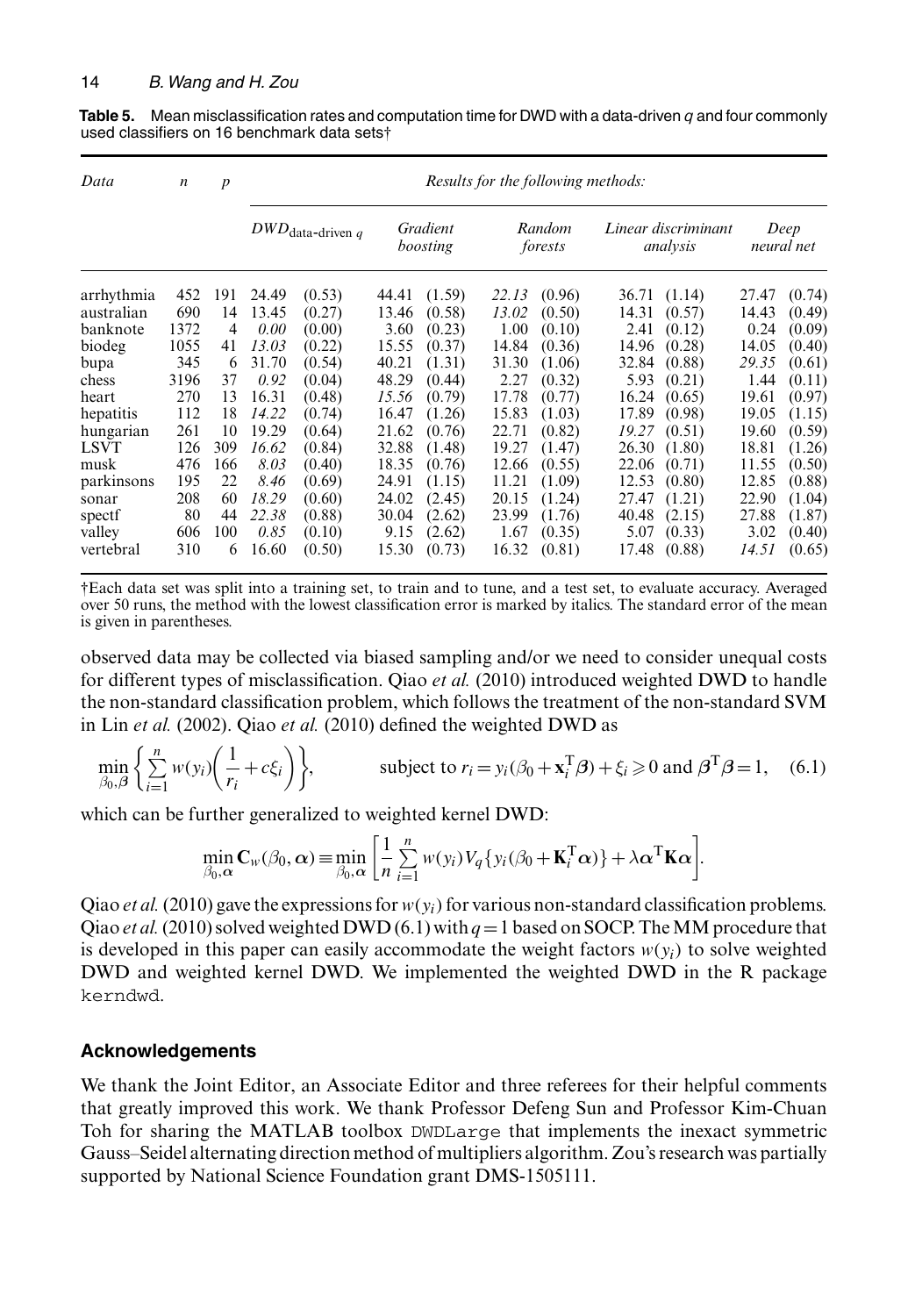## **Appendix A: Technical proofs**

## *A.1. Proof of lemma 1*

Write  $v_i = y_i(\omega_0 + \mathbf{x}_i^T \omega)$  and  $G(\eta_i) = 1/(v_i + \eta_i)^q + c\eta_i$ . The objective function of expression (2.4) can be written as  $\sum_{i=1}^n G(\eta_i)$ . We next minimize expression (2.4) over  $\eta_i$  for every fixed *i* by computing the and the second-order derivatives of  $G(\eta_i)$ :

$$
G'(\eta_i) = -\frac{q}{(v_i + \eta_i)^{q+1}} + c = 0 \Rightarrow v_i + \eta_i = \left(\frac{q}{c}\right)^{1/(q+1)},
$$
  

$$
G''(\eta_i) = \frac{q(q+1)}{(v_i + \eta_i)^{q+2}} > 0.
$$

If

$$
v_i > \left(\frac{q}{c}\right)^{1/(q+1)},
$$

then  $G'(\eta_i) > 0$  for all  $\eta_i \ge 0$ , and  $\eta_i^* = 0$  is the minimizer. If

$$
v_i \leqslant \left(\frac{q}{c}\right)^{1/(q+1)},
$$

then

$$
\eta_i^* = \left(\frac{q}{c}\right)^{1/(q+1)} - v_i
$$

is the minimizer as  $G'(\eta^*) = 0$  and  $G''(\eta^*) > 0$ .<br>By plugging in the minimizer  $n^*$  into  $\Sigma^n$ .

By plugging in the minimizer  $\eta_i^*$  into  $\Sigma_{i=1}^n G(\eta_i)$ , we obtain

$$
\min_{\omega_0, \omega} \sum_{i=1}^n \tilde{V}_q \{ y_i(\omega_0 + \mathbf{x}_i^T \omega) \}, \qquad \text{subject to } \omega^T \omega = 1; \tag{A.1}
$$
\n
$$
\tilde{V}_q(v) = \begin{cases}\n\left(\frac{q}{c}\right)^{-q/(q+1)} + c\left(\frac{q}{c}\right)^{1/(q+1)} - cv, & \text{if } v \leq \left(\frac{q}{c}\right)^{1/(q+1)},\\
\frac{1}{v^q}, & \text{if } v > \left(\frac{q}{c}\right)^{1/(q+1)}.\n\end{cases}
$$

:

We now simplify problem  $(6.2)$ . Suppose that

$$
t = \left(\frac{q}{q+1}\right) \left(\frac{q}{c}\right)^{-1/(q+1)}
$$

and

$$
t_1 = \left(\frac{1}{q+1}\right) \left(\frac{q}{c}\right)^{q/(q+1)}
$$

We define  $V_a(u) = t_1 \tilde{V}_a(u/t)$  for each q:

$$
V_q(u) = \begin{cases} 1 - u, & \text{if } u \leq \frac{q}{q+1}, \\ \frac{1}{u^q} \frac{q^q}{(q+1)^{q+1}}, & \text{if } u > \frac{q}{q+1}. \end{cases}
$$

By setting  $\beta_0 = t\omega_0$  and  $\beta = t\omega$ , we find that problem (A.1) becomes

$$
\min_{\beta_0, \beta} \sum_{i=1}^n V_q \{ y_i (\beta_0 + \mathbf{x}_i^{\mathrm{T}} \boldsymbol{\beta}) \}, \qquad \text{subject to } \boldsymbol{\beta}^{\mathrm{T}} \boldsymbol{\beta} = t^2,
$$

which can be further transformed to problem (3.1) with  $\lambda$  and t one-to-one correspondent.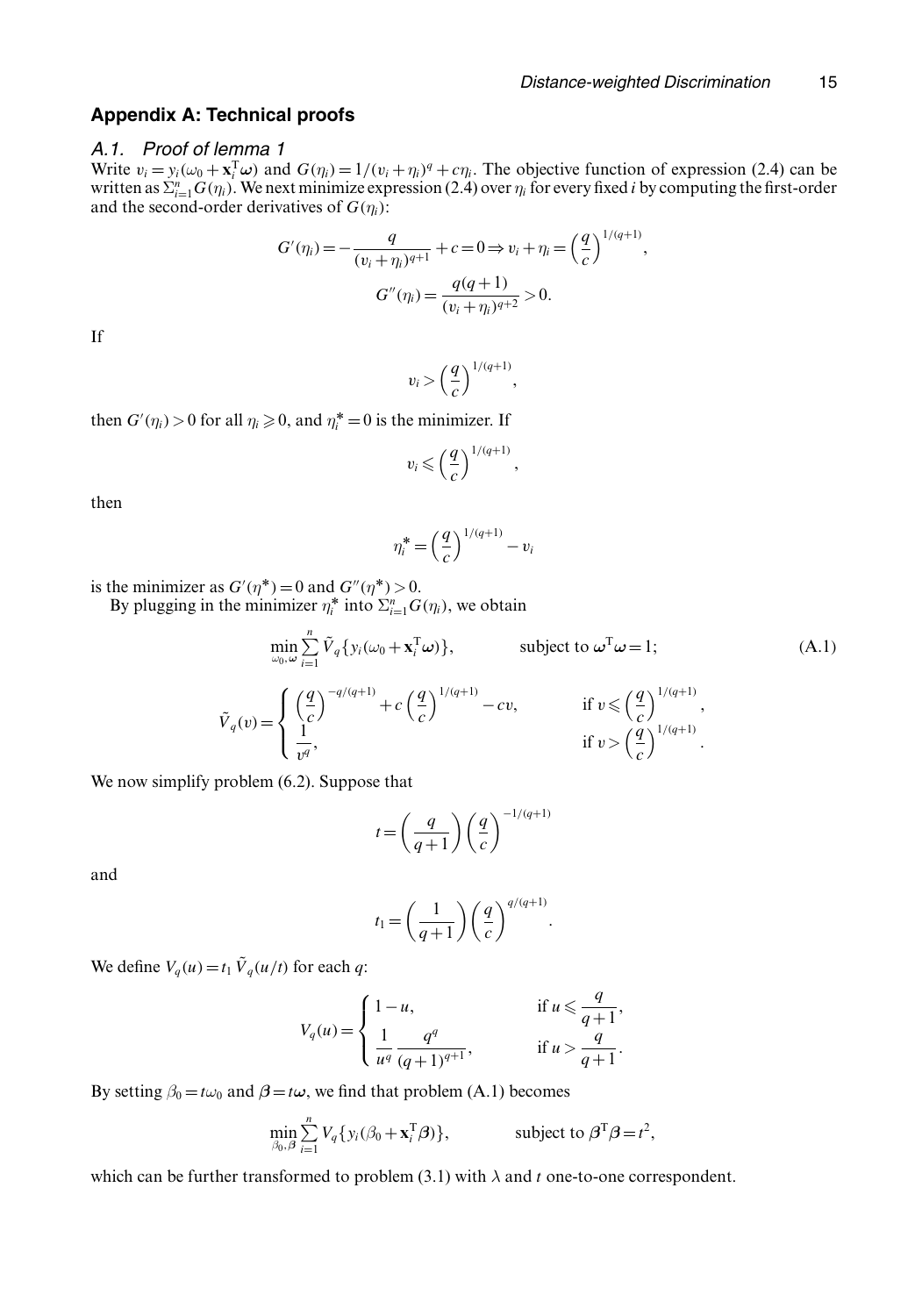#### 16 *B. Wang and H. Zou*

#### *A.2. Proof of lemma 2*

We first prove expression  $(3.3)$ . We observe that

$$
0 < V_q''(u) = \frac{1}{u^{q+2}} \frac{q^{q+1}}{(q+1)^q} < \frac{(q+1)^2}{q},
$$

for any  $u > q/(q+1)$ . Also  $V'_q(u)$  is continuous on  $[q/(q+1), \infty)$  and differentiable on  $(q/(q+1), \infty)$ . If both  $u_1$  and  $u_2 > q/(q+1)$ , then the mean value theorem implies that there exists  $u^{**} > q/(q+1)$ :

$$
\frac{|V'_q(u_1) - V'_q(u_2)|}{|u_1 - u_2|} = |V''_q(u^{**})| < \frac{(q+1)^2}{q}.\tag{A.2}
$$

If  $u_1 > q/(q+1)$  and  $u_2 \leqslant q/(q+1)$ , then

$$
V'_{q}(u_2) = V'_{q}\left(\frac{q}{q+1}\right) = -1.
$$

 $\sim$ 

The mean value theorem implies that there exists  $u^{**} > q/(q+1)$  satisfying

$$
\frac{|V'_q(u_1) - V'_q(u_2)|}{|u_1 - u_2|} \le \frac{\left|V'_q(u_1) - V'_q\left(\frac{q}{q+1}\right)\right|}{\left|u_1 - \frac{q}{q+1}\right|} = |V''_q(u^{**})| < \frac{(q+1)^2}{q}.\tag{A.3}
$$

If both  $u_1$  and  $u_2 \le q/(q+1)$ ,  $V'_q(u_1) = V'_q(u_2) = -1$ . It is trivial that

$$
\frac{|V'_q(u_1) - V'_q(u_2)|}{|u_1 - u_2|} = 0 < \frac{(q+1)^2}{q}.\tag{A.4}
$$

By expressions  $(A.2)$ – $(A.4)$ , we prove expression  $(3.3)$ .

We now prove expression (3.4). Let

$$
\nu(a) \equiv \frac{(q+1)^2}{2q}a^2 - V_q(a).
$$

From expression (3.3), it is not difficult to show that

$$
\nu'(a) = \frac{(q+1)^2}{q}a - V'_q(a)
$$

is strictly increasing. Therefore  $\nu(a)$  is a strictly convex function, and its first-order condition  $\nu(t) > \nu(\tilde{t}) +$  $\nu'(\tilde{t}) (t - \tilde{t})$  verifies expression (3.4) directly.

#### *A.3. Proof of lemma 3*

Given that  $\eta(\mathbf{x}) = P(Y=1|\mathbf{X}=\mathbf{x})$ , we have that  $E_{XY}[V_q\{Yf(\mathbf{X})\}] \equiv E_X\zeta\{f(\mathbf{X})\}$ :

$$
\zeta\{f(\mathbf{x})\} = \eta(\mathbf{x})V_q\{f(\mathbf{x})\} + \{1 - \eta(\mathbf{x})\}V_q\{-f(\mathbf{x})\}
$$
  
\n
$$
= \begin{cases}\n\eta(\mathbf{x})\frac{1}{f(\mathbf{x})^q}\frac{q^q}{(q+1)^{q+1}} + \{1 - \eta(\mathbf{x})\}\{1 + f(\mathbf{x})\}, & \text{if } f(\mathbf{x}) > \frac{q}{q+1}, \\
\eta(\mathbf{x})\{1 - f(\mathbf{x})\} + \{1 - \eta(\mathbf{x})\}\{1 + f(\mathbf{x})\}, & \text{if } -\frac{q}{q+1} \le f(\mathbf{x}) \le \frac{q}{q+1}, \\
\eta(\mathbf{x})\{1 - f(\mathbf{x})\} + \{1 - \eta(\mathbf{x})\}\frac{1}{\{-f(\mathbf{x})\}^q}\frac{q^q}{(q+1)^{q+1}}, & \text{if } f(\mathbf{x}) < -\frac{q}{q+1}.\n\end{cases}
$$

For each given **x**, we take both  $f(\mathbf{x})$  and  $\eta(\mathbf{x})$  as scalars and hereby write them as f and  $\eta$  respectively. We then take  $\zeta(f) = \zeta\{f(\mathbf{x})\}$  as a function of f and compute the derivative with respect to f: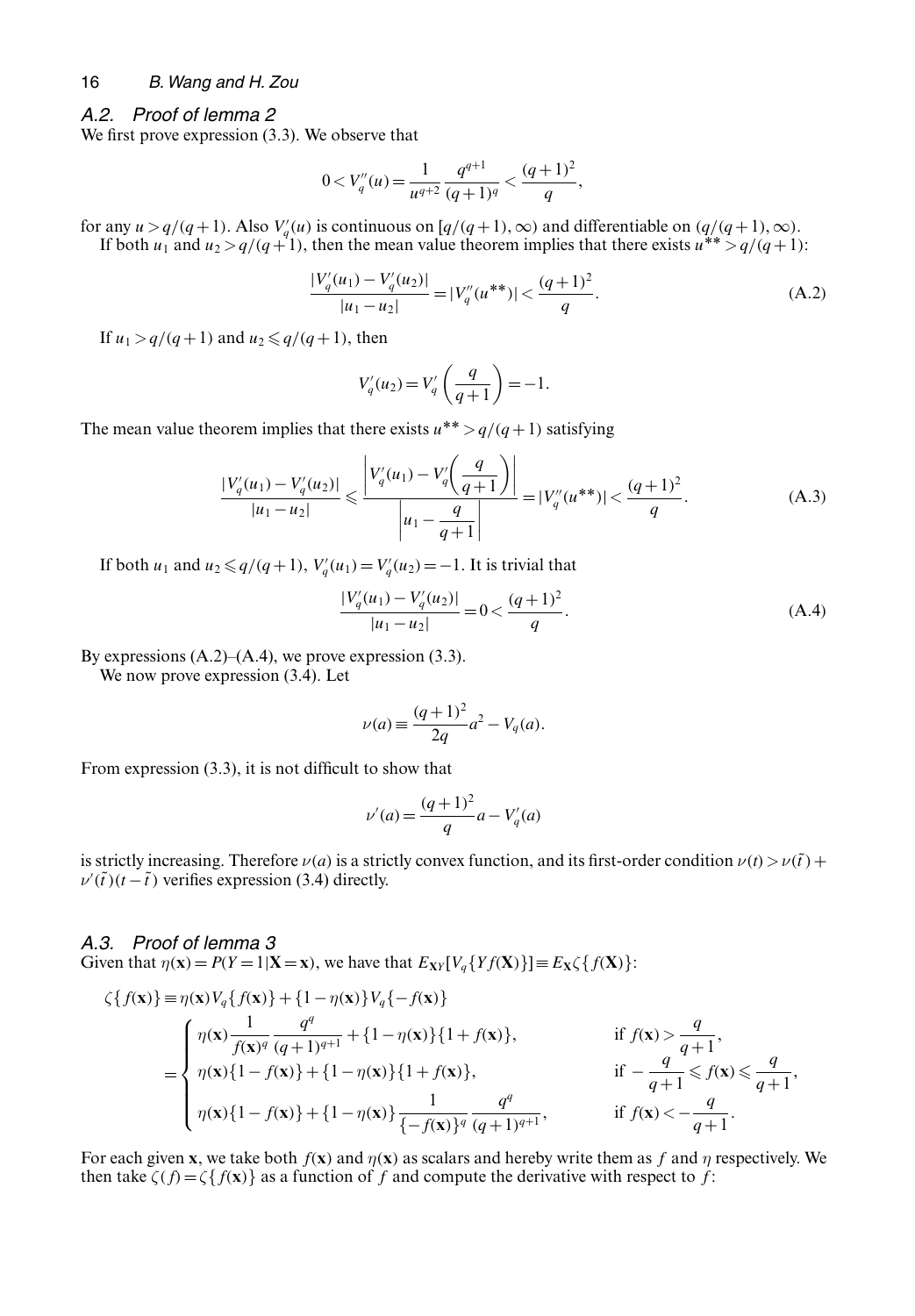:

$$
\frac{\partial \zeta(f)}{\partial f} = \begin{cases} -\eta \frac{1}{f^{q+1}} \frac{q^{q+1}}{(q+1)^{q+1}} + 1 - \eta, & \text{if } f > \frac{q}{q+1}, \\ 1 - 2\eta, & \text{if } -\frac{q}{q+1} \leq f \leq \frac{q}{q+1}, \\ -\eta + (1 - \eta) \frac{1}{(-f)^{q+1}} \frac{q^{q+1}}{(q+1)^{q+1}}, & \text{if } f < -\frac{q}{q+1}. \end{cases}
$$

We see that

(a) when  $\eta > 0.5$ ,  $\partial \zeta(f)/\partial f = 0$  only when

$$
f = \tilde{f} \equiv \frac{q}{q+1} \left( \frac{\eta}{1-\eta} \right)^{1/(q+1)},
$$

and

(b) when  $\eta < 0.5$ ,  $\partial \zeta(f)/\partial f = 0$  only when

$$
f = \tilde{f} \equiv -\frac{q}{q+1} \left(\frac{1-\eta}{\eta}\right)^{1/(q+1)}
$$

:

Hence the convexity of the function  $\zeta$  implies that  $\tilde{f}$  is the minimizer of  $\zeta(f)$ .

## *A.4. Proof of lemma 4*

As  $\tilde{f}(\mathbf{x})$  was defined in equation (4.2), we see that, for each **x**,

$$
\zeta\{\tilde{f}(\mathbf{x})\} = \eta(\mathbf{x})V_q\{\tilde{f}(\mathbf{x})\} + \{1 - \eta(\mathbf{x})\}V_q\{-\tilde{f}(\mathbf{x})\}
$$
  
\n=
$$
\begin{cases} \eta(\mathbf{x}) + \{1 - \eta(\mathbf{x})\}^{1/(q+1)}\eta(\mathbf{x})^{q/(q+1)}, & \text{if } \eta(\mathbf{x}) \le \frac{1}{2}, \\ 1 - \eta(\mathbf{x}) + \eta(\mathbf{x})^{1/(q+1)}\{1 - \eta(\mathbf{x})\}^{q/(q+1)}, & \text{if } \eta(\mathbf{x}) > \frac{1}{2}, \\ \end{cases}
$$
  
\n=
$$
\frac{1}{2}\{1 - |2\eta(\mathbf{x}) - 1|\} + \frac{1}{2}\{1 + |2\eta(\mathbf{x}) - 1|\}^{1/(q+1)}\{1 - |2\eta(\mathbf{x}) - 1|\}^{q/(q+1)}
$$

For  $a \in [0, 1]$ , we define  $\gamma(a)$  and compute its first-order derivative as follows:

$$
\gamma(a) = 1 - \frac{1}{2}(1-a) - \frac{1}{2}(1+a)^{1/(q+1)}(1-a)^{q/(q+1)} - \frac{q}{q+1}a,
$$
  

$$
\gamma'(a) = \frac{1}{2} - \frac{1}{2(q+1)}\left(\frac{1-a}{1+a}\right)^{q/(q+1)} + \frac{q}{2(q+1)}\left(\frac{1+a}{1-a}\right)^{1/(q+1)} - \frac{q}{q+1}
$$
  

$$
= \frac{1}{2(q+1)} - \frac{1}{2(q+1)}\left(\frac{1-a}{1+a}\right)^{q/(q+1)} + \frac{q}{2(q+1)} + \frac{q}{2(q+1)}\left(\frac{1+a}{1-a}\right)^{1/(q+1)} - \frac{q}{q+1} \ge 0.
$$

Hence, for each  $a \in [0, 1]$ ,  $\gamma(a) \ge \gamma(0) = 0$ . For each **x**, let  $a = |2\eta(\mathbf{x}) - 1|$  and we see that

$$
1 - \zeta\{\tilde{f}(\mathbf{x})\} \geqslant \frac{q}{q+1} |2\eta(\mathbf{x}) - 1|.
$$

By  $R(f) = E_{XY}[Y \neq \text{sgn}(f(\mathbf{X}))] = E_{\{X: f(\mathbf{X}) \geq 0\}}[1 - \eta(\mathbf{X})] + E_{\{X: f(\mathbf{X}) \leq 0\}}[\eta(\mathbf{X})]$ , we obtain

$$
R(\hat{f}_n) - R(f^*) = E_{\{X: \hat{f}_n(X) \ge 0, f^*(X) < 0\}}[1 - 2\eta(X)] + E_{\{X: \hat{f}_n(X) \le 0, f^*(X) > 0\}}[2\eta(X) - 1] \\
\le E_{\{X: \hat{f}_n(X) f^*(X) \le 0\}}[2\eta(X) - 1] \\
\le \frac{q+1}{q} E_{\{X: \hat{f}_n(X) f^*(X) \le 0\}}[1 - \zeta\{\tilde{f}(X)\}].
$$
\n(A.5)

Since  $f^*(\mathbf{X})$  and  $\tilde{f}(\mathbf{X})$  share the same sign,  $\hat{f}_n(\mathbf{X}) f^*(\mathbf{X}) \leq 0$  implies that  $\hat{f}_n(\mathbf{X}) \tilde{f}(\mathbf{X}) \leq 0$ . When  $\hat{f}_n(\mathbf{X}) \tilde{f}(\mathbf{X})$  $\leq 0$ , 0 is between  $\hat{f}_n(\mathbf{X})$  and  $\tilde{f}(\mathbf{X})$ , and thus the convexity of  $\zeta$  indicates that  $\zeta\{\tilde{f}(\mathbf{X})\}\leq \zeta(0)=1\leq \zeta\{\hat{f}_n(\mathbf{X})\}$ .<br>From inequality (A.5) we conclude that From inequality  $(A.5)$  we conclude that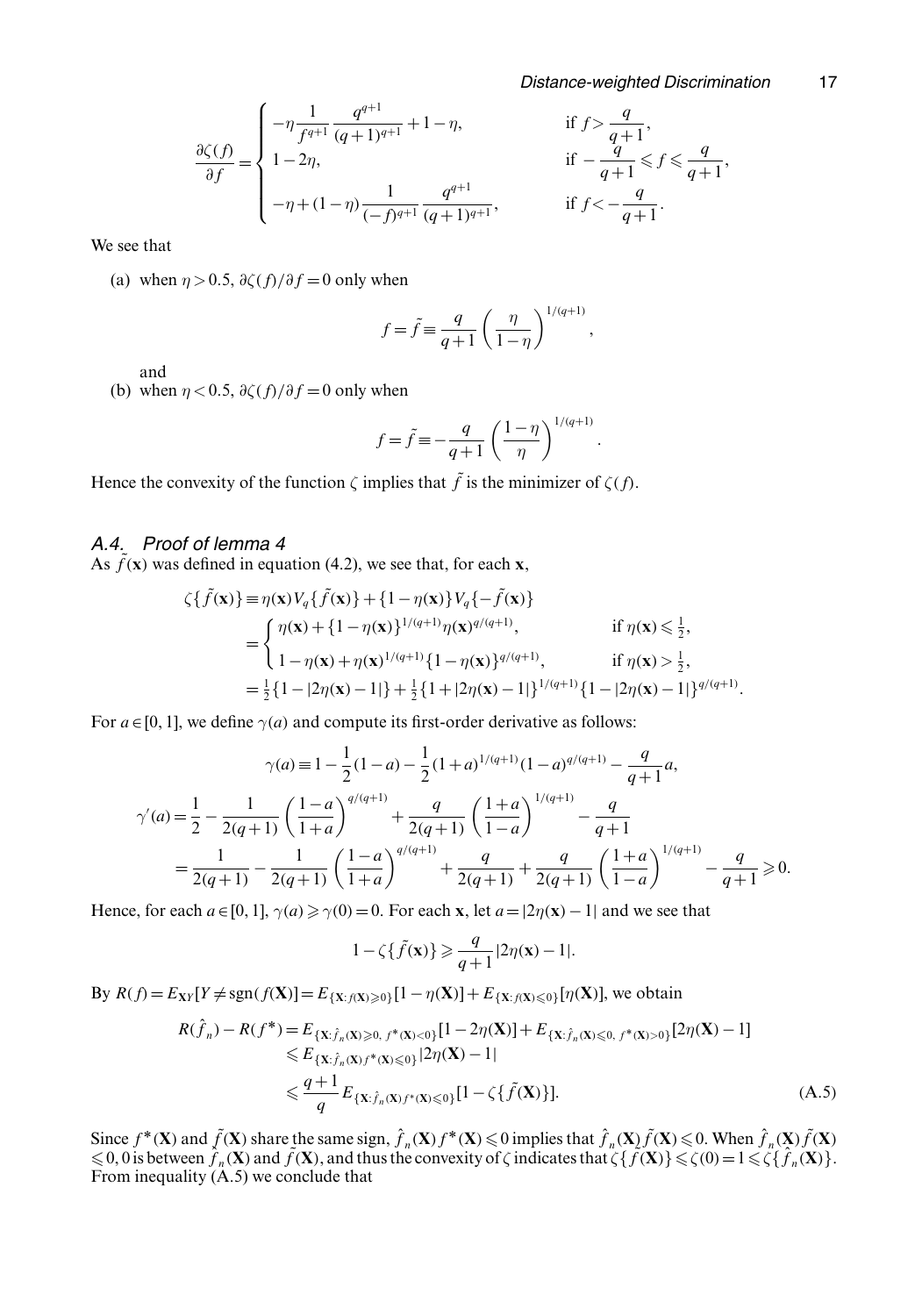$$
R(\hat{f}_n) - R(f^*) \leq \frac{q+1}{q} E_{\{\mathbf{X} : \hat{f}_n(\mathbf{X})f^*(\mathbf{X}) \leq 0\}} [\zeta \{\hat{f}_n(\mathbf{X})\} - \zeta \{\tilde{f}(\mathbf{X})\}]
$$
  

$$
\leq \frac{q+1}{q} E_{\mathbf{X}} [\zeta \{\hat{f}_n(\mathbf{X})\} - \zeta \{\tilde{f}(\mathbf{X})\}]
$$
  

$$
= \frac{q+1}{q} E_{\mathbf{X}Y} [V_q \{Y \hat{f}_n(\mathbf{X})\} - V_q \{Y \tilde{f}(\mathbf{X})\}]
$$
  

$$
= \frac{q+1}{q} (\varepsilon_A + \varepsilon_E).
$$

# *A.5. Proof of theorem 1*

## *A.5.1. Part (a)*

We first show that, when  $\mathcal{H}_K$  is induced by a universal kernel, the approximation error  $\epsilon_A = 0$ . By definition, we need to show that, for any  $\epsilon > 0$ , there exists  $f_{\epsilon} \in \mathcal{H}_K$  such that

$$
|E_{XY}[V_q\{Y_{f\epsilon}(\mathbf{X})\}] - E_{XY}[V_q\{\hat{Y}(\mathbf{X})\}]| < \epsilon.
$$
 (A.6)

We first use truncation to consider a truncated version of  $\tilde{f}$ . For any  $\delta \in (0, 0.5)$ , we define

$$
f_{\delta}(\mathbf{X}) = \begin{cases} \frac{q}{q+1} \left( \frac{1-\delta}{\delta} \right)^{1/(q+1)}, & \text{if } \eta(\mathbf{X}) > 1-\delta, \\ \tilde{f}(\mathbf{X}), & \text{if } \delta \leq \eta(\mathbf{X}) \leq 1-\delta, \\ -\frac{q}{q+1} \left( \frac{\delta}{1-\delta} \right)^{1/(q+1)}, & \text{if } \eta(\mathbf{X}) < \delta. \end{cases}
$$

We have that

$$
0 \leqslant E_{\mathbf{X}Y}[V_q\{Yf_\delta(\mathbf{X})\}] - E_{\mathbf{X}Y}[V_q\{Y\tilde{f}(\mathbf{X})\}] = \kappa_+ + \kappa_-,
$$

where

$$
\kappa_{+} = E_{\mathbf{X}:\eta(\mathbf{X})>1-\delta}[\eta(\mathbf{X})V_{q}\{f_{\delta}(\mathbf{X})\} + \{1-\eta(\mathbf{X})\}V_{q}\{-f_{\delta}(\mathbf{X})\}] \n- E_{\mathbf{X}:\eta(\mathbf{X})>1-\delta}[\eta(\mathbf{X})V_{q}\{\tilde{f}(\mathbf{X})\} + \{1-\eta(\mathbf{X})\}V_{q}\{-\tilde{f}(\mathbf{X})\}], \n\kappa_{-} = E_{\mathbf{X}:\eta(\mathbf{X})<\delta}[\eta(\mathbf{X})V_{q}\{f_{\delta}(\mathbf{X})\} + \{1-\eta(\mathbf{X})\}V_{q}\{-f_{\delta}(\mathbf{X})\}] \n- E_{\mathbf{X}:\eta(\mathbf{X})<\delta}[\eta(\mathbf{X})V_{q}\{\tilde{f}(\mathbf{X})\} + \{1-\eta(\mathbf{X})\}V_{q}\{-\tilde{f}(\mathbf{X})\}].
$$

Since  $V_q\{f_\delta(\mathbf{X})\} < V_q\{-f_\delta(\mathbf{X})\}$  when  $\eta(\mathbf{X}) > 1 - \delta$ ,

$$
\kappa_{+} < E_{\mathbf{X}:\eta(\mathbf{X})>1-\delta}[(1-\delta)V_q\{f_{\delta}(\mathbf{X})\} + \delta V_q\{-f_{\delta}(\mathbf{X})\}] \\
- E_{\mathbf{X}:\eta(\mathbf{X})>1-\delta}[\eta(\mathbf{X})V_q\{\tilde{f}(\mathbf{X})\} + \{1-\eta(\mathbf{X})\}V_q\{-\tilde{f}(\mathbf{X})\}] \\
= \delta + (1-\delta)^{1/(q+1)}\delta^{q/(q+1)} - E_{\mathbf{X}:\eta(\mathbf{X})>1-\delta}[1-\eta(\mathbf{X}) + \eta(\mathbf{X})^{1/(q+1)}\{1-\eta(\mathbf{X})\}^{q/(q+1)}].
$$

We note that  $1 - a + a^{1/(q+1)}(1 - a)^{q/(q+1)}$  is a continuous function in terms of  $a \in (0, 1)$ . Since  $\eta(\mathbf{X}) > 1 - \delta$  implies that  $\ln(\mathbf{X}) - (1 - \delta) < \delta$  we conclude that for any given  $\epsilon > 0$  there is a sufficiently small  $\delta$  implies that  $|\eta(\mathbf{X}) - (1 - \delta)| < \delta$ , we conclude that, for any given  $\epsilon > 0$ , there is a sufficiently small  $\delta$  such that  $\kappa_+ < \epsilon/6$ . We can also obtain  $\kappa_- < \epsilon/6$  in the same spirit. Therefore,

$$
0 \leqslant E_{XY}[V_q\{Yf_\delta(\mathbf{X})\}] - E_{XY}[V_q\{Y\tilde{f}(\mathbf{X})\}] \leqslant \kappa_+ + \kappa_- < \epsilon/3. \tag{A.7}
$$

By Lusin's theorem, there is a continuous function  $\varrho(\mathbf{X})$  such that  $P\{\varrho(\mathbf{X}) \neq f_\delta(\mathbf{X})\} \leq \epsilon(q+1)/(6q)$ . Note that  $\sup_{\mathbf{x}} |f_{\delta}(\mathbf{X})| \leqslant q/(q+1)$ . Define

$$
\tau(\mathbf{X}) = \begin{cases} \varrho(\mathbf{X}), & \text{if } |\varrho(\mathbf{X})| \leq \frac{q}{q+1}, \\ \frac{q}{q+1} \frac{\varrho(\mathbf{X})}{|\varrho(\mathbf{X})|}, & \text{if } |\varrho(\mathbf{X})| > \frac{q}{q+1}, \end{cases}
$$

then  $P\{\tau(\mathbf{X}) \neq f_\delta(\mathbf{X})\} \leq \epsilon (q+1)/(6q)$  as well. Hence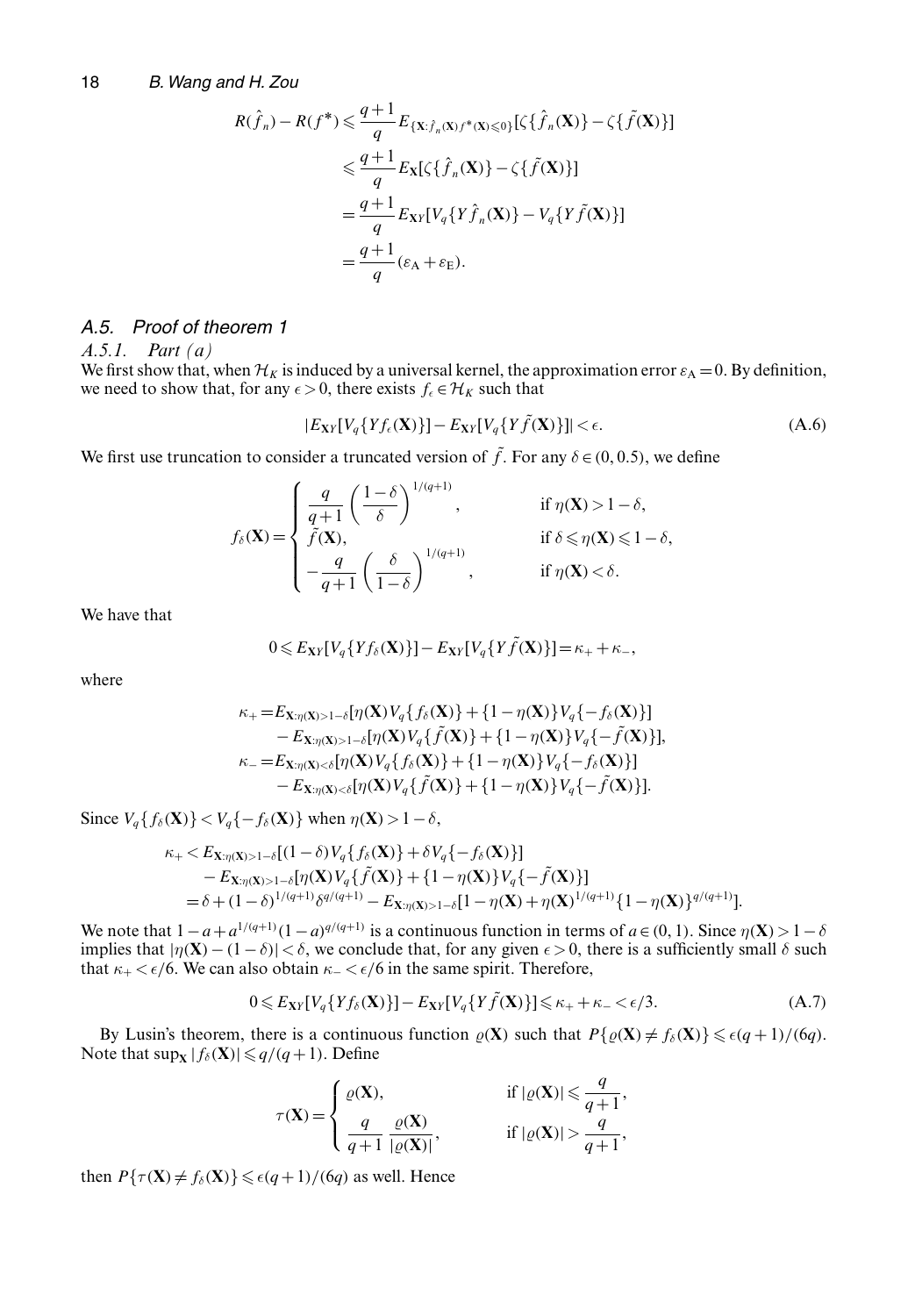$$
|E_{XY}[V_q\{Yf_\delta(\mathbf{X})\}] - E_{XY}[V_q\{Y\tau(\mathbf{X})\}]| \le E_X|f_\delta(\mathbf{X}) - \tau(\mathbf{X})|
$$
  
\n
$$
= E_{\{X:\tau(\mathbf{X})\neq f_\delta(\mathbf{X})\}}|f_\delta(\mathbf{X}) - \tau(\mathbf{X})|
$$
  
\n
$$
\le \frac{2q}{q+1} \frac{\epsilon(q+1)}{6q} = \frac{\epsilon}{3},
$$
\n(A8)

where the first inequality comes from the fact that  $V_a(u)$  is Lipschitz continuous, i.e.

$$
|V_q(u_1) - V_q(u_2)| \leq |u_1 - u_2|, \ \forall u_1, u_2 \in \mathbb{R}.
$$

Note that  $\tau(X)$  is also continuous. The definition of the universal kernel implies the existence of a function  $f_{\epsilon} \in \mathcal{H}_K$  such that

$$
|E_{XY}[V_q\{Y_{f\epsilon}(\mathbf{X})\}] - E_{XY}[V_q\{Y_{\tau}(\mathbf{X})\}]| < \sup_{\mathbf{X}} |f_{\epsilon}(\mathbf{X}) - \tau(\mathbf{X})| < \frac{\epsilon}{3}.
$$
 (A.9)

By combining expressions  $(A.7)$ – $(A.9)$  we obtain inequality  $(A.6)$ .

#### *A.5.2. Part (b)*

In part (b) we bound the estimation error  $\varepsilon_E(\hat{f}_n)$ . The proof of the estimation error approaching 0 essentially only requires the loss function to be Lipschitz continuous, which holds for the DWD case. Note that an RKHS has the following reproducing property (Wahba, 1990; Hastie *et al.*, 2009):

$$
\langle K(\mathbf{x}_i, \mathbf{x}), f(\mathbf{x}) \rangle_{\mathcal{H}_K} = f(\mathbf{x}_i),
$$
  

$$
\langle K(\mathbf{x}_i, \mathbf{x}), K(\mathbf{x}_j, \mathbf{x}) \rangle_{\mathcal{H}_K} = K(\mathbf{x}_i, \mathbf{x}_j).
$$

Fix any  $\epsilon > 0$ . By the Karush–Kuhn–Tucker condition of expression (4.3) and the representer theorem, we have

$$
\frac{1}{n}\sum_{i=1}^{n}V'_{q}\{y_{i}\hat{f}_{n}(\mathbf{x}_{i})\}y_{i}K(\mathbf{x}_{i},\mathbf{x})+2\lambda_{n}\hat{f}_{n}(\mathbf{x})=0.
$$
\n(A.10)

We define  $\hat{f}^{[k]}$  as the solution of expression (4.3) when the kth datum is excluded from training data:

$$
\hat{f}^{[k]} = \underset{f \in \mathcal{H}_K}{\arg \min} \left( \frac{1}{n} \sum_{i=1, i \neq k}^n V_q[y_i \{ f(\mathbf{x}_i) \}] + \lambda_n \| f \|_{\mathcal{H}_K}^2 \right).
$$

By the definition of  $\hat{f}^{[k]}$  and the convexity of  $V_q$ , we have

$$
0 \leq \frac{1}{n} \sum_{i=1, i \neq k}^{n} V_q \{ y_i \hat{f}_n(\mathbf{x}_i) \} + \lambda_n \| \hat{f}_n \|_{\mathcal{H}_K}^2 - \frac{1}{n} \sum_{i=1, i \neq k}^{n} V_q \{ y_i \hat{f}^{[k]}(\mathbf{x}_i) \} - \lambda_n \| \hat{f}^{[k]} \|_{\mathcal{H}_K}^2
$$
  

$$
\leqslant -\frac{1}{n} \sum_{i=1, i \neq k}^{n} V_q' \{ y_i \hat{f}_n(\mathbf{x}_i) \} y_i \{ \hat{f}^{[k]}(\mathbf{x}_i) - \hat{f}_n(\mathbf{x}_i) \} + \lambda_n \| \hat{f}_n \|_{\mathcal{H}_K}^2 - \lambda_n \| \hat{f}^{[k]} \|_{\mathcal{H}_K}^2.
$$

By the reproducing property, we further have

$$
0 \leqslant -\frac{1}{n} \sum_{i=1, i \neq k}^{n} V'_{q} \{ y_{i} \hat{f}_{n}(\mathbf{x}_{i}) \} y_{i} \langle K(\mathbf{x}_{i}, \mathbf{x}), \hat{f}^{[k]}(\mathbf{x}) - \hat{f}_{n}(\mathbf{x}) \rangle_{\mathcal{H}_{K}} + \lambda_{n} \|\hat{f}_{n}\|_{\mathcal{H}_{K}}^{2} - \lambda_{n} \|\hat{f}^{[k]}\|_{\mathcal{H}_{K}}^{2}
$$
\n
$$
= -\frac{1}{n} \sum_{i=1, i \neq k}^{n} V'_{q} \{ y_{i} \hat{f}_{n}(\mathbf{x}_{i}) \} y_{i} \langle K(\mathbf{x}_{i}, \mathbf{x}), \hat{f}^{[k]}(\mathbf{x}) - \hat{f}_{n}(\mathbf{x}) \rangle_{\mathcal{H}_{K}}
$$
\n
$$
-2\lambda_{n} \langle \hat{f}_{n}(\mathbf{x}), \hat{f}^{[k]}(\mathbf{x}) - \hat{f}_{n}(\mathbf{x}) \rangle_{\mathcal{H}_{K}} - \lambda_{n} \|\hat{f}^{[k]} - \hat{f}_{n}\|_{\mathcal{H}_{K}}^{2}
$$
\n
$$
= \frac{1}{n} V'_{q} \{ y_{k} \hat{f}_{n}(\mathbf{x}_{k}) \} y_{k} \langle K(\mathbf{x}_{k}, \mathbf{x}), \hat{f}^{[k]}(\mathbf{x}) - \hat{f}_{n}(\mathbf{x}) \rangle_{\mathcal{H}_{K}} - \lambda_{n} \|\hat{f}^{[k]} - \hat{f}_{n}\|_{\mathcal{H}_{K}}^{2},
$$

where the equality at the end holds by equation (A.10). Thus, by the Cauchy–Schwarz inequality,

$$
n\lambda_n \|\hat{f}^{[k]} - \hat{f}_n\|_{\mathcal{H}_K}^2 \leq V_q^{\prime}\{y_k \hat{f}_n(\mathbf{x}_k)\} y_k \langle K(\mathbf{x}_k, \mathbf{x}), \hat{f}^{[k]}(\mathbf{x}) - \hat{f}_n(\mathbf{x}) \rangle_{\mathcal{H}_K} \leq |V_q^{\prime}\{y_k \hat{f}_n(\mathbf{x}_k)\}||K(\mathbf{x}_k, \mathbf{x})||_{\mathcal{H}_K} \|\hat{f}^{[k]} - \hat{f}_n\|_{\mathcal{H}_K} \leq \sqrt{K(\mathbf{x}_k, \mathbf{x}_k)} \|\hat{f}^{[k]} - \hat{f}_n\|_{\mathcal{H}_K},
$$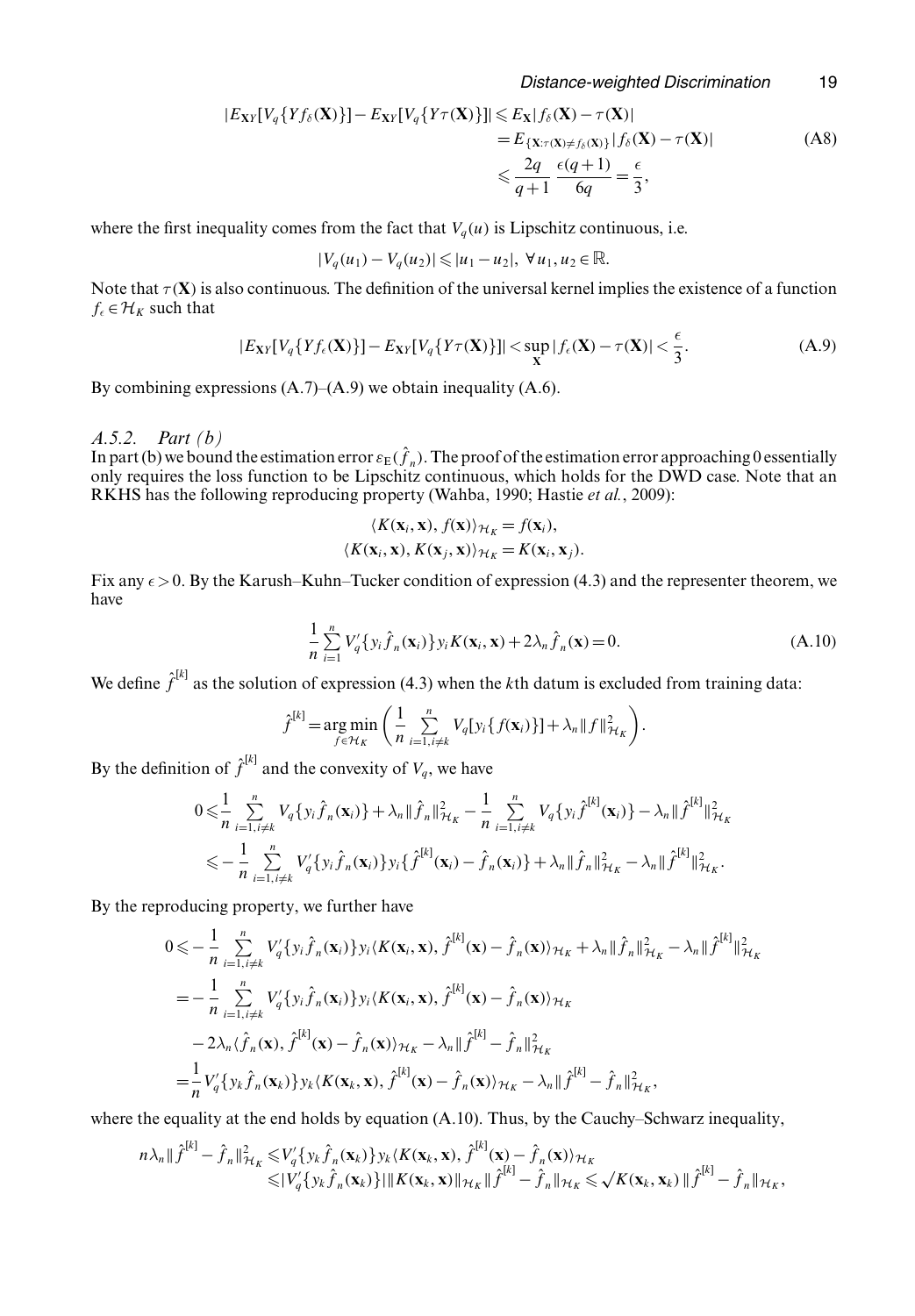#### 20 *B. Wang and H. Zou*

which implies that

$$
\|\hat{f}^{[k]} - \hat{f}_n\|_{\mathcal{H}_K} \leq \frac{\sqrt{B}}{n\lambda_n},
$$

where  $B = \sup_{\mathbf{x}} K(\mathbf{x}, \mathbf{x})$ . By the reproducing property, we have

$$
|\hat{f}^{[k]}(\mathbf{x}_k) - \hat{f}_n(\mathbf{x}_k)|^2 = \{ \langle K(\mathbf{x}, \mathbf{x}_k), \hat{f}^{[k]}(\mathbf{x}) - \hat{f}_n(\mathbf{x}) \rangle \mathcal{H}_k \}^2
$$
  

$$
\leq K(\mathbf{x}_k, \mathbf{x}_k) \|\hat{f}^{[k]} - \hat{f}_n\|_{\mathcal{H}_k}^2 \leq B \left(\frac{\sqrt{B}}{n\lambda_n}\right)^2.
$$

By the Lipschitz continuity of the DWD loss, we obtain that, for each  $k = 1, \ldots, n$ ,

$$
V_q\{y_k\hat{f}^{[k]}(\mathbf{x}_k)\} - V_q\{y_k\hat{f}_n(\mathbf{x}_k)\} \leqslant |\hat{f}^{[k]}(\mathbf{x}_k) - \hat{f}_n(\mathbf{x}_k)| \leqslant \frac{B}{n\lambda_n},
$$

and therefore

$$
\frac{1}{n}\sum_{k=1}^{n}V_{q}\{y_{k}\hat{f}^{[k]}(\mathbf{x}_{k})\} \leq \frac{1}{n}\sum_{k=1}^{n}V_{q}\{y_{k}\hat{f}_{n}(\mathbf{x}_{k})\} + \frac{B}{n\lambda_{n}}.
$$
\n(A.11)

Let  $f_{\epsilon}^* \in \mathcal{H}_K$  such that

$$
E_{\mathbf{X}Y}[V_q\{Yf_\epsilon^*(\mathbf{X})\}] \le \inf_{f \in \mathcal{H}_K} E_{\mathbf{X}Y}[V_q\{Yf(\mathbf{X})\}] + \epsilon/3.
$$

By definition of  $\hat{f}_n$ , we have

$$
\frac{1}{n}\sum_{k=1}^n V_q\{y_k\hat{f}_n(\mathbf{x}_k)\}+\lambda_n\|\hat{f}_n\|_{\mathcal{H}_K}^2\leqslant \frac{1}{n}\sum_{k=1}^n V_q\{y_kf_\epsilon^*(\mathbf{x}_k)\}+\lambda_n\|f_\epsilon^*\|_{\mathcal{H}_K}^2.
$$

Since each data point in  $\mathbf{T}_n = \{(\mathbf{x}_k, y_k)\}_{k=1}^n$  is drawn from the same distribution, we have

$$
E_{\mathbf{T}_n} \left[ \frac{1}{n} \sum_{k=1}^n V_q \{ y_k \hat{f}^{[k]}(\mathbf{x}_k) \} \right] = \frac{1}{n} \sum_{k=1}^n E_{\mathbf{T}_n} [V_q \{ y_k \hat{f}^{[k]}(\mathbf{x}_k) \}] = E_{\mathbf{T}_{n-1}} [E_{\mathbf{X}Y} V_q \{ Y \hat{f}_{n-1}(\mathbf{X}) \}]. \tag{A.12}
$$

By combining expressions (A.11) and (A.12) we have

$$
E_{\mathbf{T}_{n-1}}[E_{\mathbf{X}Y}[V_q\{Y\hat{f}_{n-1}(\mathbf{X})\}]] \le \inf_{f \in \mathcal{H}_K} E_{\mathbf{X}Y}[V_q\{Yf(\mathbf{X})\}]+\lambda_n \|f_{\epsilon}^*\|^2_{\mathcal{H}_K}+\frac{B}{n\lambda_n}+\frac{\epsilon}{3}.
$$

By the choice of  $\lambda_n$ , we see that there exists  $N_\epsilon$  such that when  $n > N_\epsilon$  we have  $\lambda_n < \epsilon/(3||f_\epsilon^*)$ <br>and hence  $\int_{\epsilon}^{*} \|f\|_{\mathcal{H}_K}^2$ ,  $n\lambda_n$  > 3B/ $\epsilon$ and hence

$$
E_{\mathbf{T}_{n-1}}[E_{\mathbf{X}Y}[V_q\{Y\hat{f}_{n-1}(\mathbf{X})\}]] \leq \inf_{f \in \mathcal{H}_K} E_{\mathbf{X}Y}[V_q\{Yf(\mathbf{X})\}]+\epsilon.
$$

Because  $\epsilon$  is arbitrary and  $E_{\mathbf{T}_{n-1}}[E_{\mathbf{X}Y}[V_q\{Y\hat{f}_{n-1}(\mathbf{X})\}]] \ge \inf_{f \in \mathcal{H}_K} E_{\mathbf{X}Y}[V_q\{Yf(\mathbf{X})\}]$ , we have

$$
\lim_{n\to\infty} E_{\mathbf{T}_{n-1}}[E_{\mathbf{X}Y}[V_q\{Y\hat{f}_{n-1}(\mathbf{X})\}]] = \inf_{f\in\mathcal{H}_K} E_{\mathbf{X}Y}[V_q\{Yf(\mathbf{X})\}],
$$

which equivalently indicates that  $\lim_{n\to\infty} E_{\mathbf{T}_n}[\varepsilon_{\mathbf{E}}(\hat{f}_n)] = 0$ . Since  $\varepsilon_{\mathbf{E}}(\hat{f}_n) \ge 0$ , then by Markov inequality we prove part (b).

#### **References**

- Aizerman, A., Braverman, E. and Rozoner, L. (1964) Theoretical foundations of the potential function method in pattern recognition learning. *Automn Remote Control*, **25**, 821–837.
- Alizadeh, F. and Goldfarb, D. (2004) Second-order cone programming. *Math. Programmng* B, **95**, 3–51.
- Anthony, M. and Bartlett, P. (1999) *Neural Network Learning: Theoretical Foundations*. Cambridge: Cambridge University Press.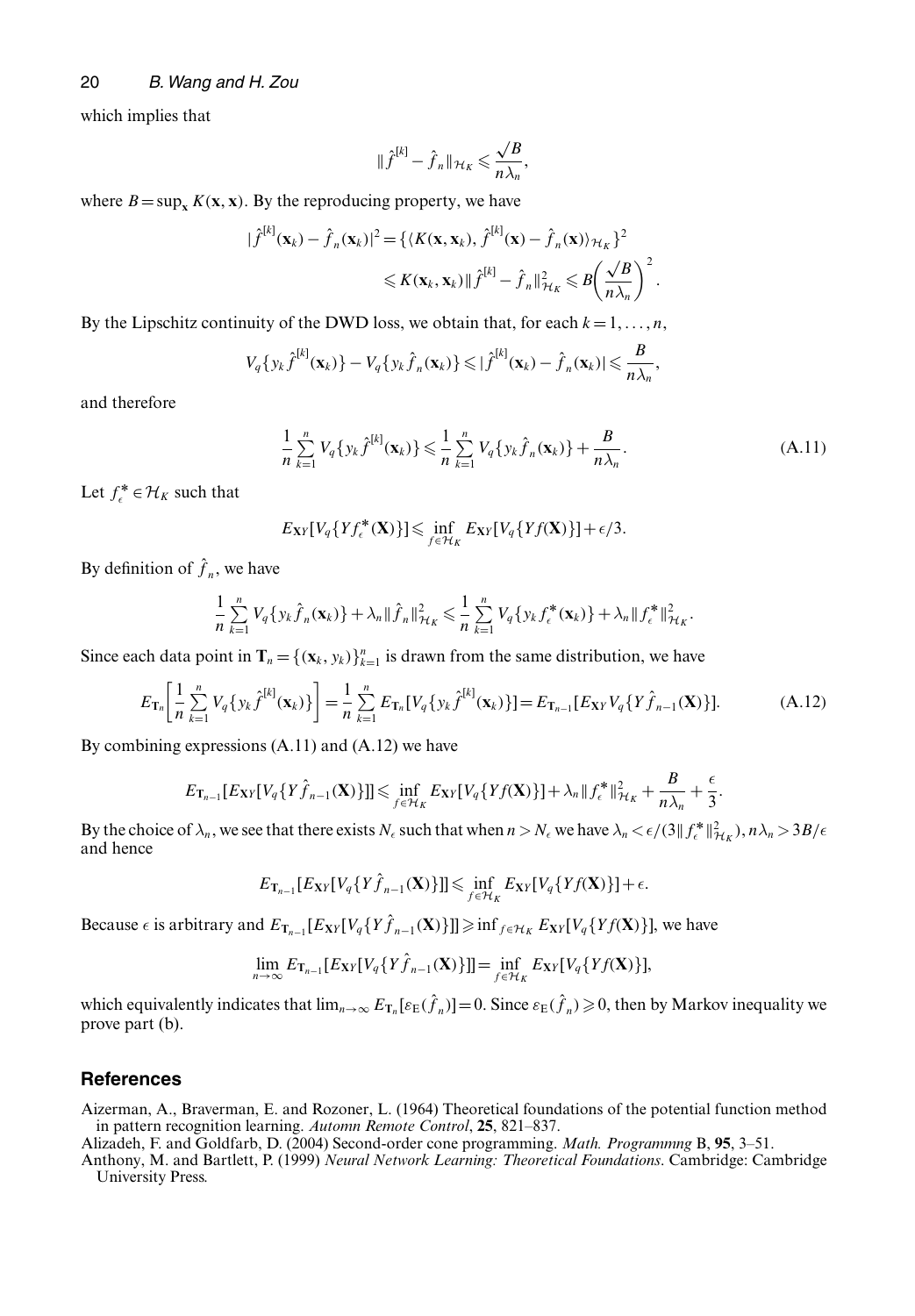- Bartlett, P., Jordan, M. and McAuliffe, J. (2006) Convexity, classification, and risk bounds. *J. Am. Statist. Ass.*, **101**, 138–156.
- Bartlett, P. and Shawe-Taylor, J. (1999) Generalization performance of support vector machines and other pattern classifiers. In *Advances in Kernel Methods–Support Vector Learning* (eds B. Schölkopf, C. J. Burges and A. J. Smola), vol. 4, pp. 43–54. Cambridge: MIT Press.
- Boyd, S. and Vandenberghe, L. (2004) *Convex Optimization*. Cambridge: Cambridge University Press.

- Chen, T., Li, M., Li, Y., Lin, M., Wang, N., Wang, M., Xiao, T., Xu, B., Zhang, C. and Zhang, Z. (2015) Mxnet: a flexible and efficient machine learning library for heterogeneous distributed systems. *Preprint*. (Available from https://arxiv.org/abs/1512.01274.)
- Chen, C., Sun, D. F. and Toh, K. C. (2017) An efficient inexact symmetric Gauss-Seidel based majorized ADMM for high-dimensional convex composite conic programming. *Math. Programmng*, **161**, 237–270.
- De Leeuw, J. and Heiser, W. (1977) Convergence of correction matrix algorithms for multidimensional scaling. In *Geometric Representations of Relational Data* (ed. J. C. Lingoes), pp. 735–752. Ann Arbor: Mathesis.
- Fernandez-Delgado, M., Cernadas, E., Barro, S. and Amorim, D. (2014) Do we need hundreds of classifiers to ´ solve real world classification problems? *J. Mach. Learn. Res.*, **15**, 3133–3181.
- Freund, Y. and Schapire, R. (1997) A decision-theoretic generalization of on-line learning and an application to boosting. *J. Comput. Syst. Sci.*, **55**, 119–139.
- Hall, P., Marron, J. S. and Neeman, A. (2005) Geometric representation of high dimension, low sample size data. *J. R. Statist. Soc.* B, **67**, 427–444.
- Hastie, T., Tibshirani, R. and Friedman, J. (2009) *The Elements of Statistical Learning: Prediction, Inference, and Data Mining*, 2nd edn. Berlin: Springer.
- Hsieh, C., Si, S. and Dhillon, I. (2014) A divide-and-conquer solver for kernel support vector machines. In *Proc. Int. Conf. Machine Learning*, pp. 566–574.
- Huang, H., Liu, Y., Du. Y., Perou, C., Hayes, D., Todd, M. and Marron, J. S. (2013) Multiclass distance-weighted discrimination. *J. Computnl Graph. Statist.*, **22**, 953–969.
- Huang, H., Lu, X., Liu, Y., Haaland, P. and Marron, J. S. (2012) R/DWD: distance-weighted discrimination for classification, visualization and batch adjustment. *Bioinformatics*, **28**, 1182–1183.
- Hunter, D. and Lange, K. (2004) A tutorial on MM algorithms. *Am. Statistn*, **58**, 30–37.
- Hunter, D. and Li, R. (2005) Variable selection using MM algorithms. *Ann. Statist.*, **33**, 1617–1642.
- Jaakkola, T. and Haussler, D. (1999) Probabilistic kernel regression models. In *Proc. 7th Int. Wrkshp Artificial Intelligence and Statistics*.
- Karatzoglou, A., Smola, A., Hornik, K. and Zeileis, A. (2004) kernlab—an S4 package for kernel methods in R. *J. Statist. Softwr.*, **11**, 1–20.
- Lam, X., Marron, J. S., Sun, D. and Toh, K. C. (2017) Fast algorithms for large scale generalized distance weighted discrimination. *Preprint*. (Available from https://arxiv.org/abs/1604.05473.)
- Lange, K., Hunter, D. and Yang, I. (2000) Optimization transfer using surrogate objective functions. *J. Computnl Graph. Statist.*, **9**, 1–20.
- Lange, K. and Zhou, H. (2014) MM algorithms for geometric and signomial programming. *Math. Programmng*, **143**, 339–356.
- Li, X. D., Sun, D. F. and Toh, K. C. (2016) A Schur complement based semi-proximal ADMM for convex quadratic conic programming and extensions. *Math. Programmng*, **155**, 333–373.

Liaw, A. and Wiener, M. (2002) Classification and regression by randomForest. *R News*, **2**, no. 3, 18–22.

- Lichman, M. (2013) UCI Machine Learning Repository. School of Information and Computer Science, University of California at Irvine, Irvine. (Available from http://archive.ics.uci.edu/ml.)
- Lin, Y. (2002) Support vector machines and the Bayes rule in classification. *DataMinng Knowl. Discov.*, **6**, 259–275. Lin, Y. (2004) A note on margin-based loss functions in classification. *Statist. Probab. Lett.*, **68**, 73–82.
- Lin, Y., Lee, Y. and Wahba, G. (2002) Support vector machines for classification in nonstandard situations. *Mach. Learn.*, **46**, 191–202.
- Liu, Y., Zhang, H. and Wu, Y. (2011) Hard or soft classification?: Large-margin unified machines. *J. Am. Statist. Ass.*, **106**, 166–177.
- Marron, J. S. (2013) Smoothing, functional data analysis, and distance weighted discrimination software. (Available from http://www.unc.edu/∼marron/marron software.html.)
- Marron, J. S. (2015) Distance-weighted discrimination. *Wiley Interdisc. Rev. Computnl Statist.*, **7**, 109–114.
- Marron, J. S., Todd, M. and Ahn, J. (2007) Distance weighted discrimination. *J. Am. Statist. Ass.*, **102**, 1267–1271.
- Meyer, D., Dimitriadou, E., Hornik, K., Weingessel, A. and Leisch, F. (2015) *R Package e1071*. (Available from https://cran.r-project.org/web/packages/e1071/index.html.)
- Micchelli, C., Xu, Y. and Zhang, H. (2006). Universal kernels. *J. Mach. Learn. Res.*, **7**, 2651–2667.
- Platt, J. (1999) Fast training of support vector machines using sequential minimal optimization. In *Advances in Kernel Methods—Support Vector Learning*, vol. 12 (eds B. Schölkopf, C. J. Burges and A. J. Smola), pp. 185–208. Cambridge: MIT Press.
- Qiao, X. and Zhang, L. (2015a) Distance-weighted support vector machine. *Statist. Interfc.*, **8**, 331–345.
- Qiao, X. and Zhang, L. (2015b) Flexible high-dimensional classification machines and their asymptotic properties. *J. Mach. Learn. Res.*, **16**, 1547–1572.

Breiman, L. (2001) Random forests. *Mach. Learn.*, **45**, 5–32.